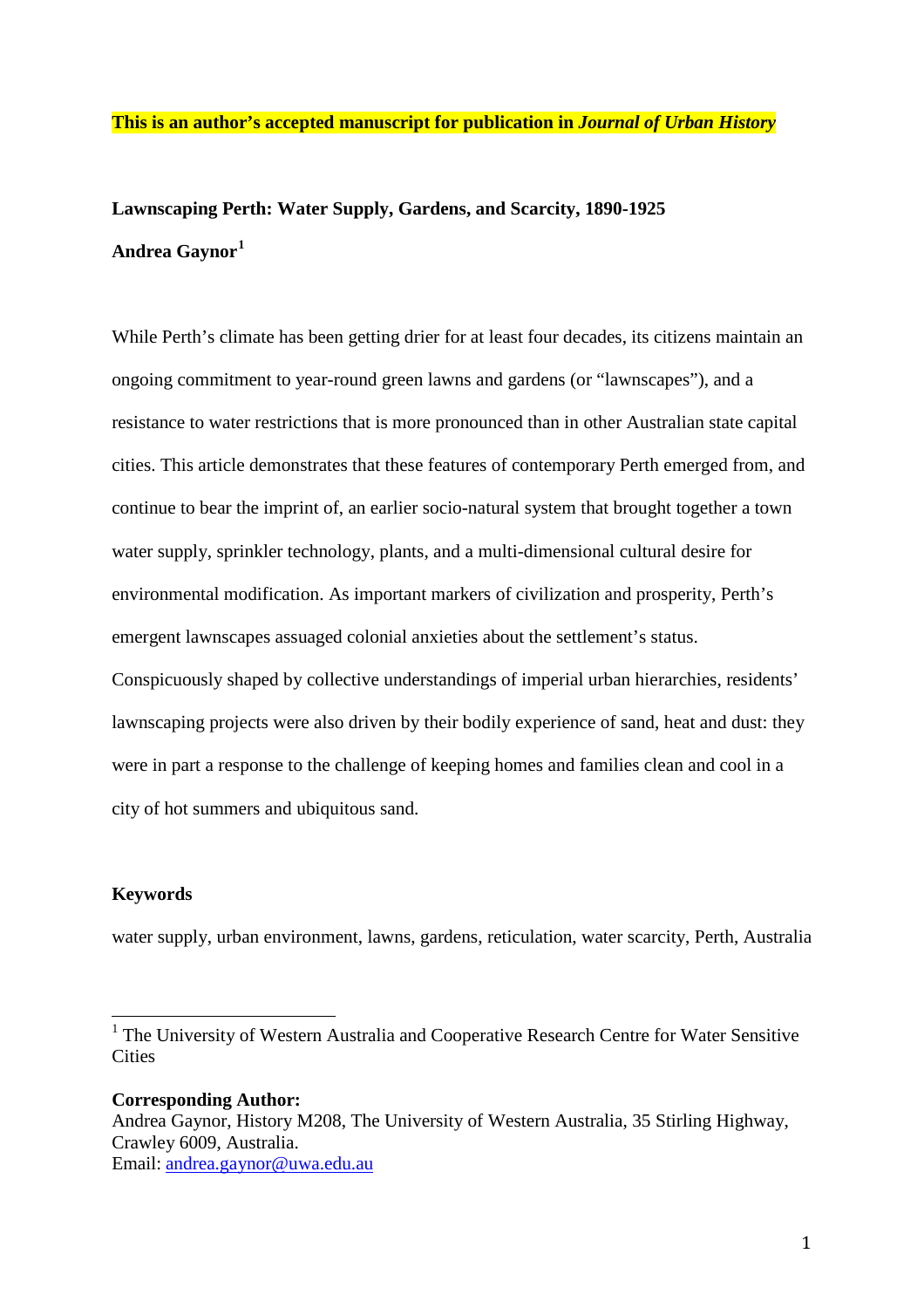Water usage in contemporary cities is influenced by temperature and rainfall patterns, but these alone do not explain variations in domestic water usage patterns.<sup>[1](#page-25-0)</sup> This article provides one example of how subtle differences in urban water use patterns emerge and persist over time, by exploring the co-evolution of Perth people's extraordinary attachment to year-round green lawns and gardens (which I call "lawnscapes," and the water systems needed to maintain them. In the case of Perth, and likely many other settler-colonial cities, a focus on the early stages of urban reticulation can help to explain variations in urban lawnscaping cultures that have persisted into the present, as early anxieties feed into enduring cultural norms and associated behaviors, and are materialized in urban infrastructure. Taking an environmental historical approach that considers social formations, technical systems and environmental conditions together, this article highlights the way in which lawnscaping in late nineteenth- and early twentieth-century Perth was both a colonial and an environmental project.

Perth was established on the land of the native Noongar people in 1829, as the administrative center of the Swan River Colony. At the time, it was a remote outpost of the British Empire. Now the state capital of Western Australia, it is one of the most isolated cities in the world: the nearest city of more than 100,000 people is Adelaide, over 1600 miles away by road. Its climate is Mediterranean, with short, wet winters and long, cloudless summers in which hot easterly winds blow from the desert interior. February is the hottest month with a mean maximum of 86 degrees F, though the city usually experiences a heatwave with several consecutive days around 104 degrees F at least once every summer. Very little rain falls between the months of November and March and in January water evaporates at a rate of around 0.4 inches per day.<sup>[2](#page-25-1)</sup> With a long-term average annual rainfall of approximately 33 inches Perth is not the driest city in Australia, though along with the entire south-west of the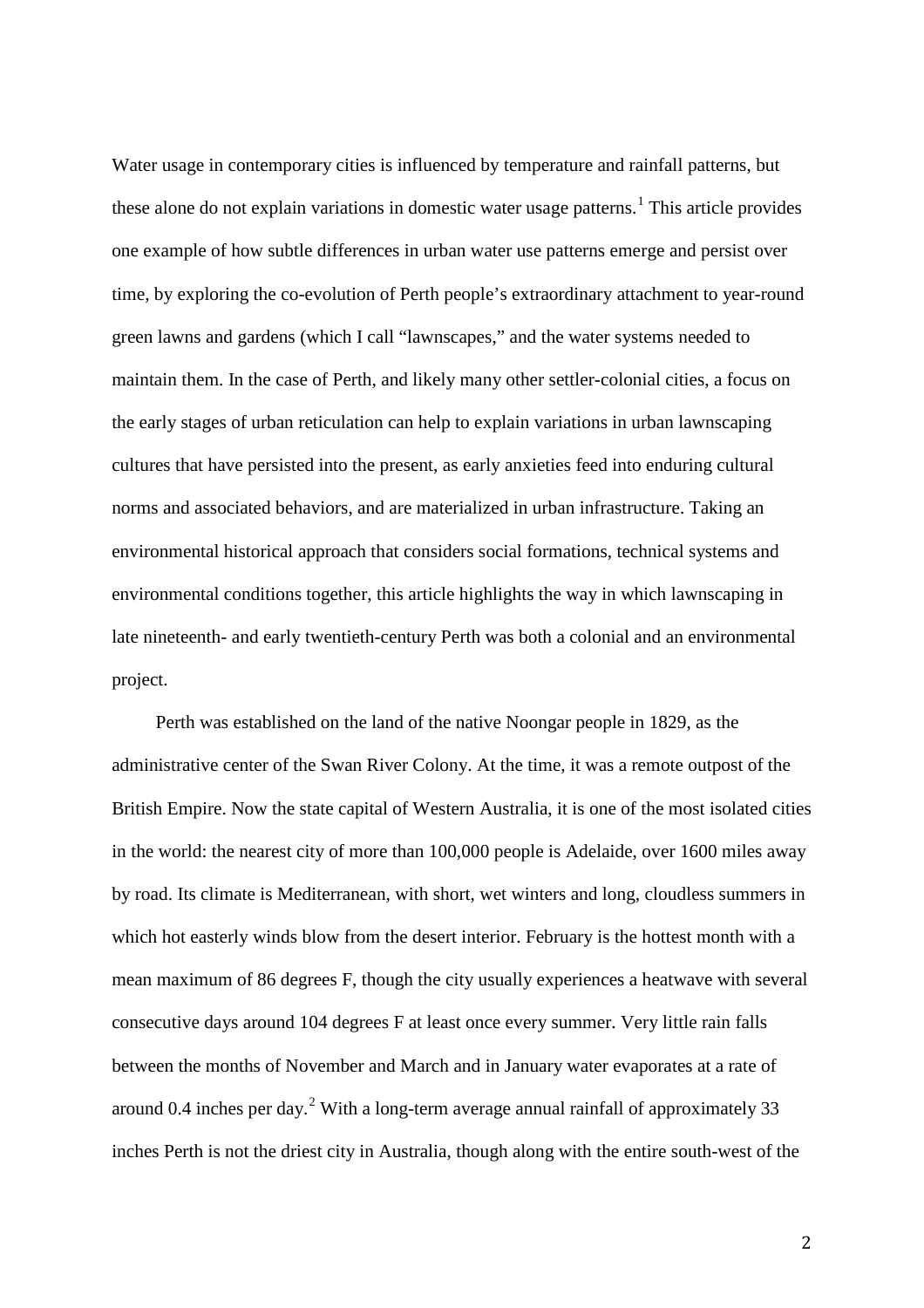state the city has experienced a significant drying trend since the mid-1970s: in the 20 years from 1996-2015 Perth's annual average rainfall was almost 28 inches, while the average from 2006-2015 was 26 inches, 22 per cent lower than the long-term average. $3$ 

Perth's population was just over 6000 people in 1884, but in 1892 gold discovered around 300 miles to the east precipitated a major rush. Initially a transit point for gold seekers, Perth soon attracted more permanent residents. Many came from the economically depressed eastern Australian colonies, which were also suffering through the long Federation drought (1895-1903) that barely touched Western Australia. In 1891 Perth had 1700 houses; only 10 years later there were 5126. This period also saw the beginning of the suburbanization of Perth: by 1911 there were 6538 houses in adjacent suburbs, only around 300 fewer than in the city itself. $4$  The typical suburban dwelling during this period was a single-storey detached house surrounded by a garden, on a block of somewhere between an eighth and a quarter of an acre. While semi-detached homes on smaller lots were not uncommon, terrace houses were few. Gardens were, and are, ubiquitous, though sandy soils combine with the hot, dry summers to make them thirsty for around five months of the year. In spite of this, one of Perth's enduring features is its exceptional attachment to those gardens and the water required to sustain them.

The decline in average annual rainfall since the mid-1970s has placed the city's water supply systems under considerable pressure: annual streamflow into Perth's dams averaged 89 billion gallons from 1911-1974, 45.7 billion gallons from 1975-2000; 20 billion gallons from 2001-2010, and just 13 billion gallons from 2010-2014.<sup>[5](#page-26-2)</sup> In the face of such dramatic decline, water managers turned to groundwater and desalination, even using these sources to top up dams in order to keep them operational. However, demand management has by Australian standards been minimal. In the early twenty-first century, Perth's Water Corporation consistently supplied the highest volumes of water per property of all the large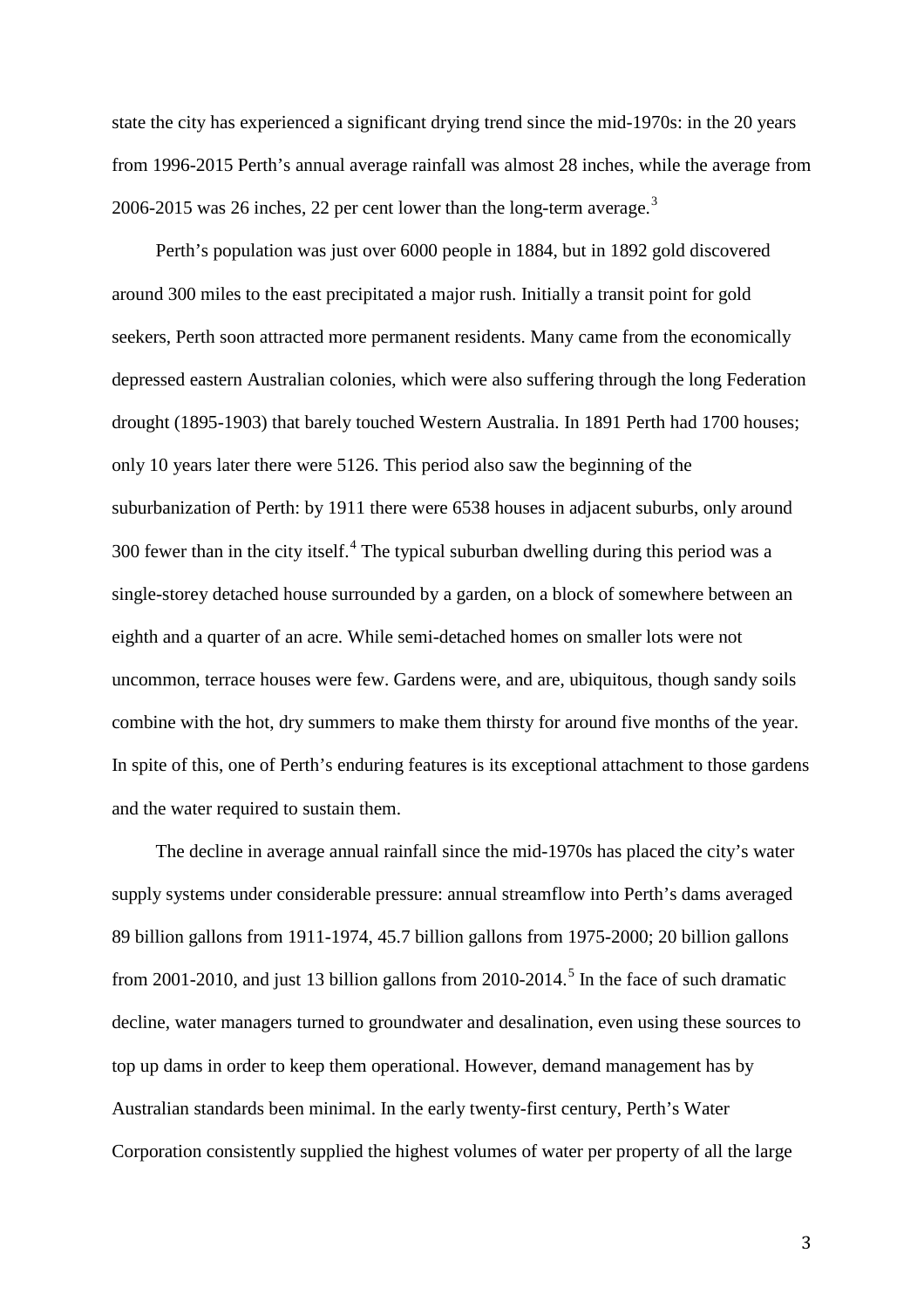Australian urban utilities.<sup>[6](#page-27-0)</sup> Indeed, water is so politically-sensitive that in 2005 the state government pledged that their water planning for Perth would reduce the risk of a total sprinkler ban from one year in 30 to one year in 200, though this target was later reviewed in response to concerns of the Western Australian Economic Regulation Authority.[7](#page-27-1) Water restrictions in Australia have traditionally focused on gardens and in particular on sprinklers, as a technology enabling the use of large amounts of water with little effort. And indeed, it is a logical area of water use to target: from the mid-1940s to the mid-1970s, for example, gardens accounted for just over half of all water use in Perth, rising to around 70 per cent in summer.<sup>[8](#page-27-2)</sup>

In 2006, as the first of Perth's two seawater desalination plants was being commissioned, Perth residents were subject to restrictions which permitted watering gardens (including lawns) with sprinklers on two days per week.<sup>[9](#page-27-3)</sup> Watering with a hose was unrestricted. By contrast, at that time residents of Sydney and Melbourne had already for a year been subject to restrictions involving a total sprinkler ban at all times, with hand-held hosing and drip irrigation systems permitted only during restricted hours on two days per week. In Melbourne, lawns could not be watered at all.<sup>[10](#page-27-4)</sup> Such tight water restrictions are historically unknown in Perth even though, in 2016, over 40 per cent of the city's potable water was desalinated seawater.<sup>[11](#page-27-5)</sup> Perth people's abiding attachment to their lawnscapes is such that more severe restrictions are seen as too politically damaging.

## **Valuing the Lawnscape**

Surprisingly little has been written on the history of lawn in Australian contexts, though scholars including George Seddon, and later Katie Holmes, Susan Martin, and Kylie Mirmohamadi, have portrayed it as a maladaptive English import that became a standard of suburban ideals of amenity and masculine respectability.<sup>[12](#page-27-6)</sup> However, Perth people are by no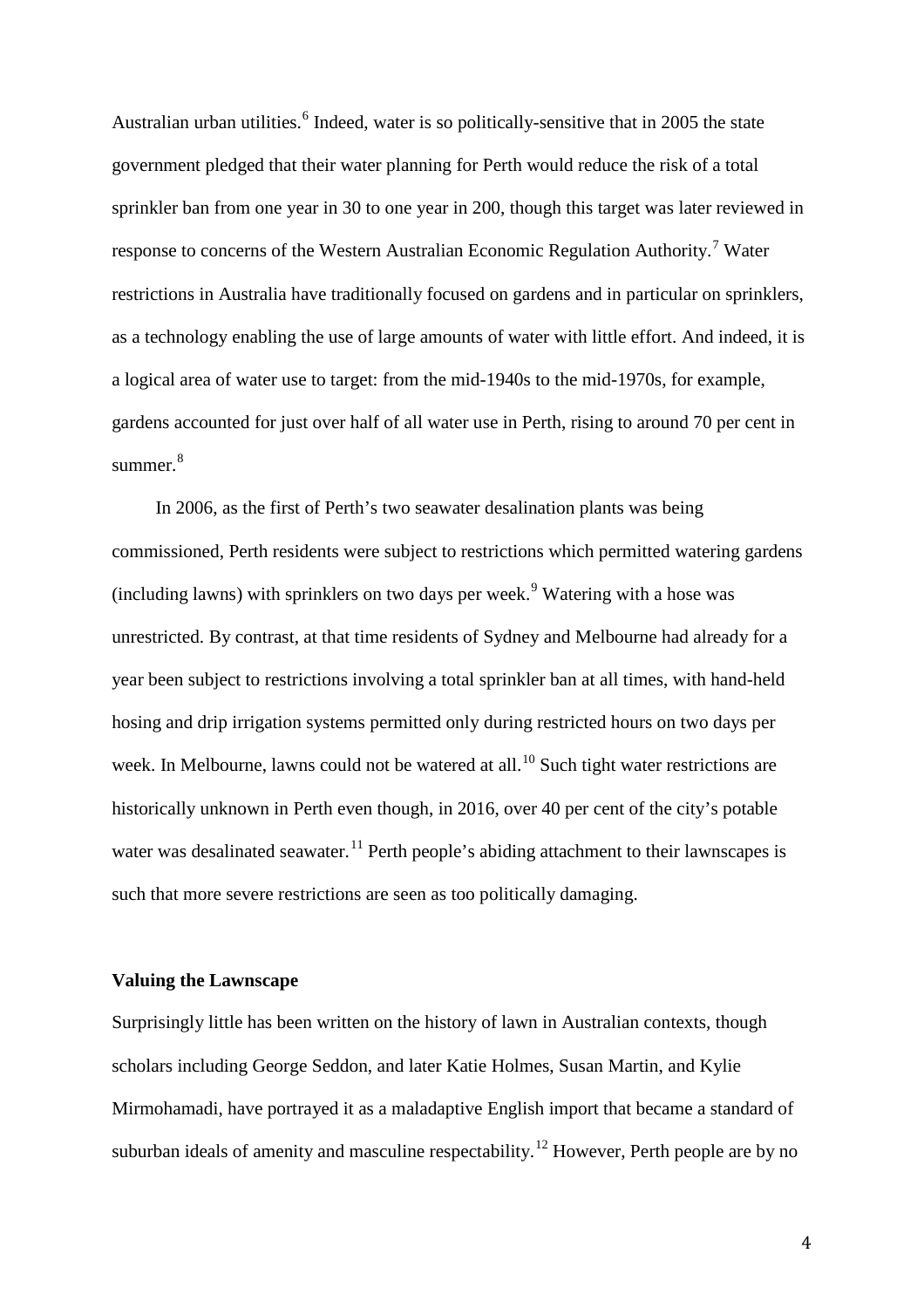means the only ones to value lawnscapes, and several authors have explored suburban Americans' conspicuous attachment to their lawns. Taking a broad view, Kenneth Jackson has shown how in the mid-nineteenth century lawnscapes, as "aesthetic and moral nature," became a key component of the Anglo suburban ideal.<sup>[13](#page-28-0)</sup> Others have produced more detailed origin stories of American lawn: Virginia Scott Jenkins has proposed that it is the product of cultural attitudes (including gender ideology and attitudes toward nature), made possible in a material sense by institutional alliances, for example between the US Department of Agriculture, the US Golf Association and a flourishing lawn care industry.<sup>[14](#page-28-1)</sup> More recently, Ted Steinberg has traced the modern history of high-input turf to the building of Levittown in 1947, where it formed part of a project of "neighborhood stabilization" that would mirror the desired racial and moral homogeneity of the development.<sup>[15](#page-28-2)</sup> Other scholars have examined the power relations implicit in American lawns: in his influential 1989 essay Michael Pollan sees lawns as both a symptom of and a metaphor for Americans' relationship with nature more generally, portraying them as "nature under totalitarian rule."<sup>[16](#page-28-3)</sup> In contrast, taking a political ecology approach, Paul Robbins accounts for the creation of "lawn people" to serve political, economic and ecological imperatives, including those of the turf itself.

Most of these illuminating works are focused on the second half of the twentieth century, a period that saw booming suburban expansion and then rapid growth of a globalized lawn care industry, responsible for the development and marketing of a proliferating range of chemical and mechanical aids to lawn perfection. While these studies acknowledge that from the mid-nineteenth century there were several prominent Americans advocating lawn as the ideal setting for suburban homes, only Jenkins gives sustained attention to the longer history of American lawn.[17](#page-28-4) Attention to the infrastructure of lawnscapes is focused firmly on the technology of mowing and the use of chemicals. Little consideration is given to water issues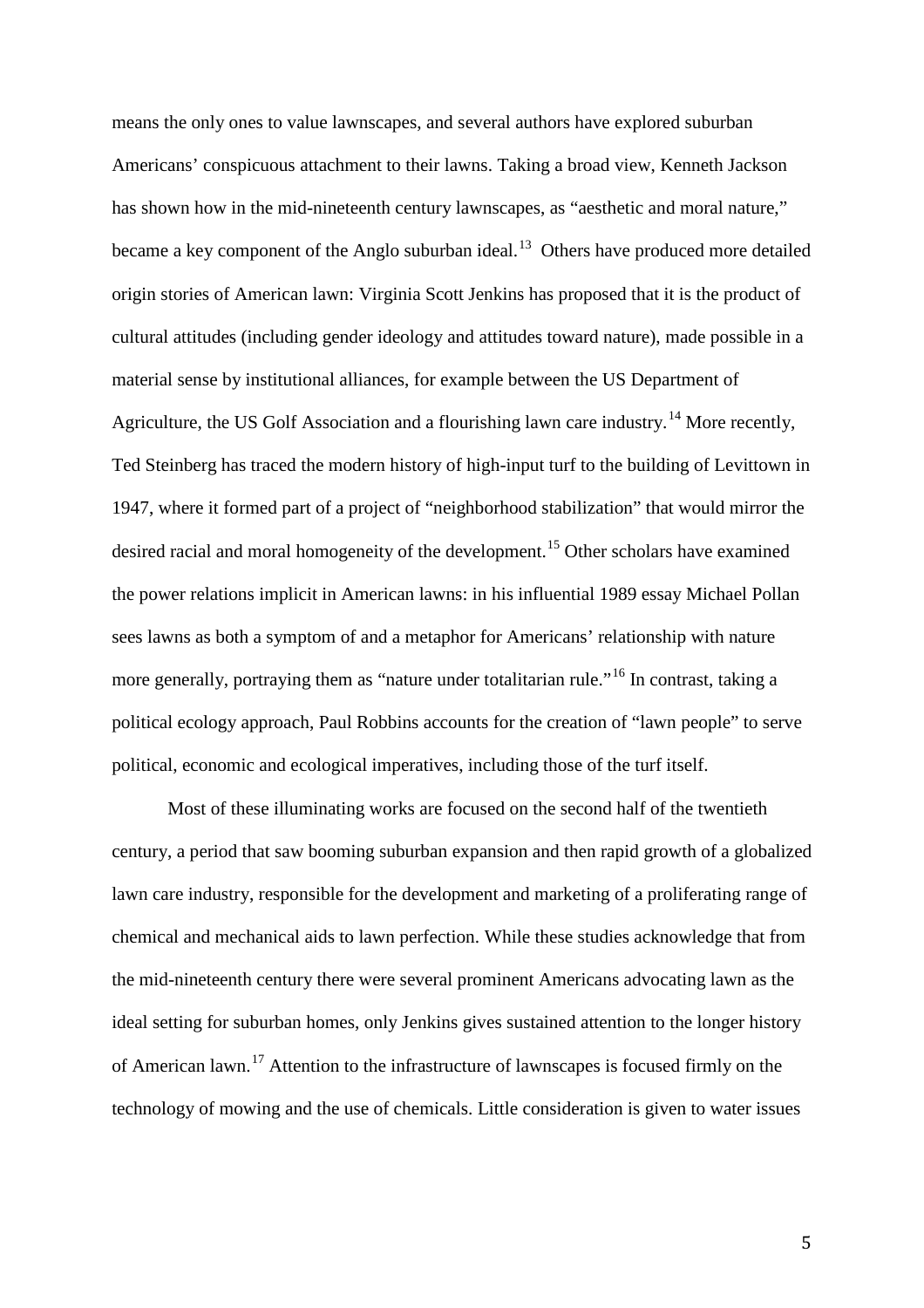prior to the late twentieth century, though watering has always been critical in south-western USA, as in Perth, for lawnscape maintenance over the summer months.

While urban historians investigating water have paid ample attention to systems and infrastructure, few have sought to trace the co-evolution of cultures, technologies and environments as they relate to water over time, particularly outside of the field of public health.<sup>[18](#page-29-0)</sup> Some exceptions include Erik Swyngedouw, Matthew Gandy and Maria Kaïka, who have developed incisive analyses of the history of urban water regimes from political ecology perspectives.[19](#page-29-1)

Kaïka uses water to examine the discursive construction of modern cities and homes as independent of natural and social processes while intricate socio-technical networks were established to materialize that vision of modernity.<sup>[20](#page-29-2)</sup> London and Athens are used as case studies: the former a preeminent modern metropolis; the latter a palimpsest that becomes more like a plantation colony in its selective modernization. Many of the features of modernity identified by Kaïka are evident in the context of Perth, the pursuit of independence from natural processes being key among them.<sup>[21](#page-29-3)</sup> Kaïka traces the nineteenth-century conflict between the use value and symbolic value of water in Athens: the former associated with sanitation and basic needs; the latter with eradication of dust by street watering, as well as the construction of a royal garden. Kaïka relates the prioritization of symbolic values to the modernization of Athens as a process of "Westernization," involving efforts to eradicate traces of the orient from the city's Ottoman past, and reclaim its ancient glory.

While Perth was much smaller and newer than Athens there are significant parallels between the two cities, with both sharing a Mediterranean climate; ongoing problems with dust; limited industrialization; and difficulty over a long period in securing a reliable water supply. However, Perth has long been a suburban city, and its anxieties over dust and gardens emerged and played out in a very different cultural setting.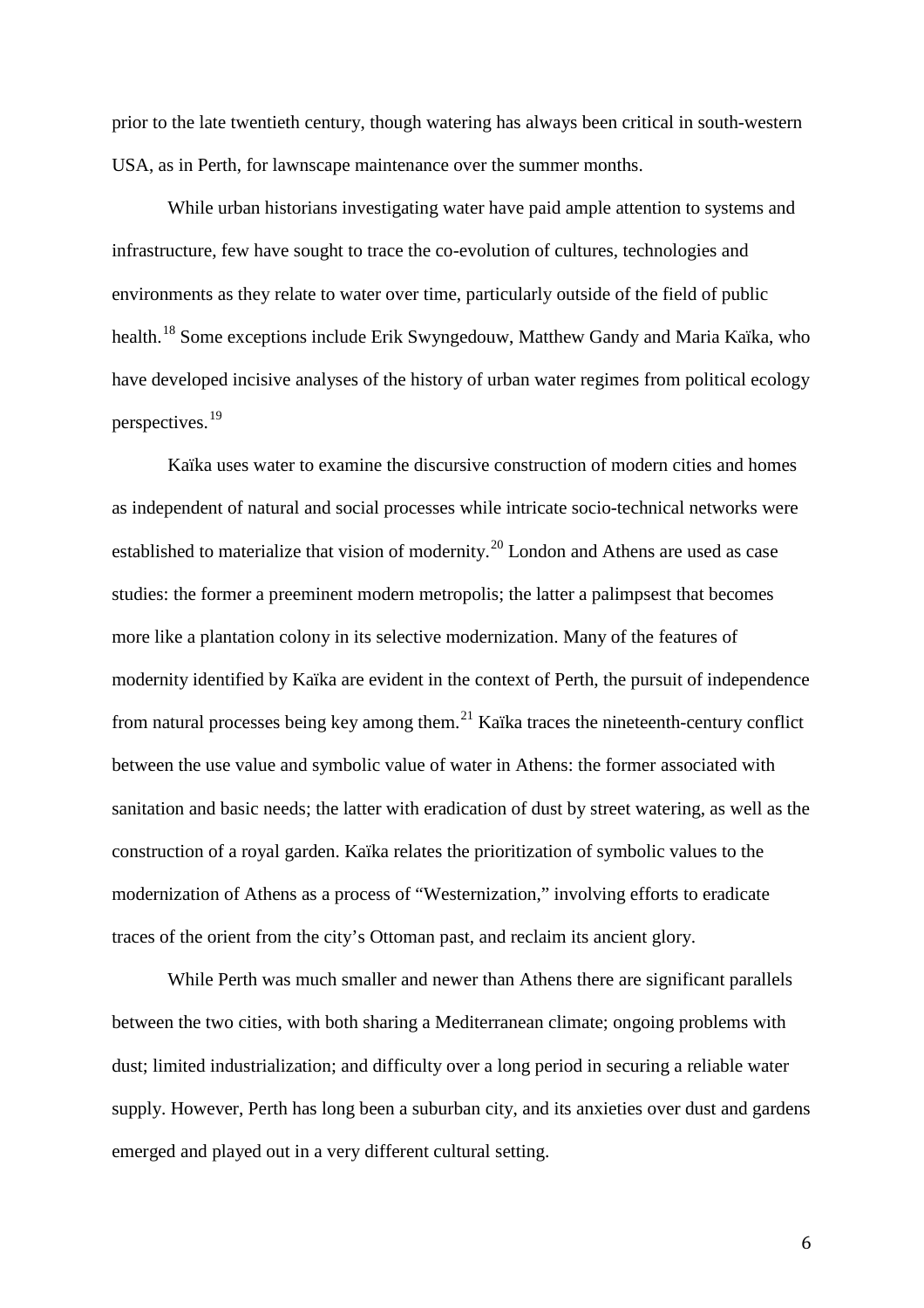The devotion of Perth's white residents to cultivating and watering lawnscapes arose and was sustained within a settler colonial context in which cultivated and irrigated gardens were understood as the antithesis of (and vastly superior to) indigenous landscapes and cultures. David Hamer has described the importance of frontier towns to settler colonialism, as key agents in the transfer of "civilization" into perceived "wilderness." Properly developed, towns could provide important evidence of civic progress and counteract the "barbarism" and "savagery" of the bush and its inhabitants.<sup>[22](#page-30-0)</sup> In the American mid-west an urban-pastoral myth emerged that emphasized the balanced relationship between towns and their beautiful natural surroundings; as the towns became cities this "middle landscape" ideal was sometimes pursued through the creation of urban parks and gardens.<sup>[23](#page-30-1)</sup> In Perth, however, the emphasis was on producing a contrast between the town and the surrounding "wilderness", an impetus that continued long beyond the "pioneering" period.

Whereas in the American west towns developed hierarchical relationships with one another,  $24$  in the Australian context, the inviting green lawns and lush gardens that were an important marker of urban "civilization" comprised one criterion by which imperial citizens assessed the position of colonial cities in an imperial urban hierarchy. Given their city's isolation and sluggish development prior to the discovery of gold, elite and middle-class residents of Perth were acutely aware of their "Cinderella" status in relation to other Australasian cities, as Athens was in relation to the capital cities in Western Europe. In this period Perth also shared some reasons for attachment to lawnscapes with other Australian cities, and indeed American ones: for example, they were valued as a remedy for the environmental - and thus social and moral - decay threatened by (projected) industrialization; and green and well-kept private gardens indicated a neighborhood's status within the broader urban context, as well as an individual gardener's capacity and status within the local economy.[25](#page-30-3)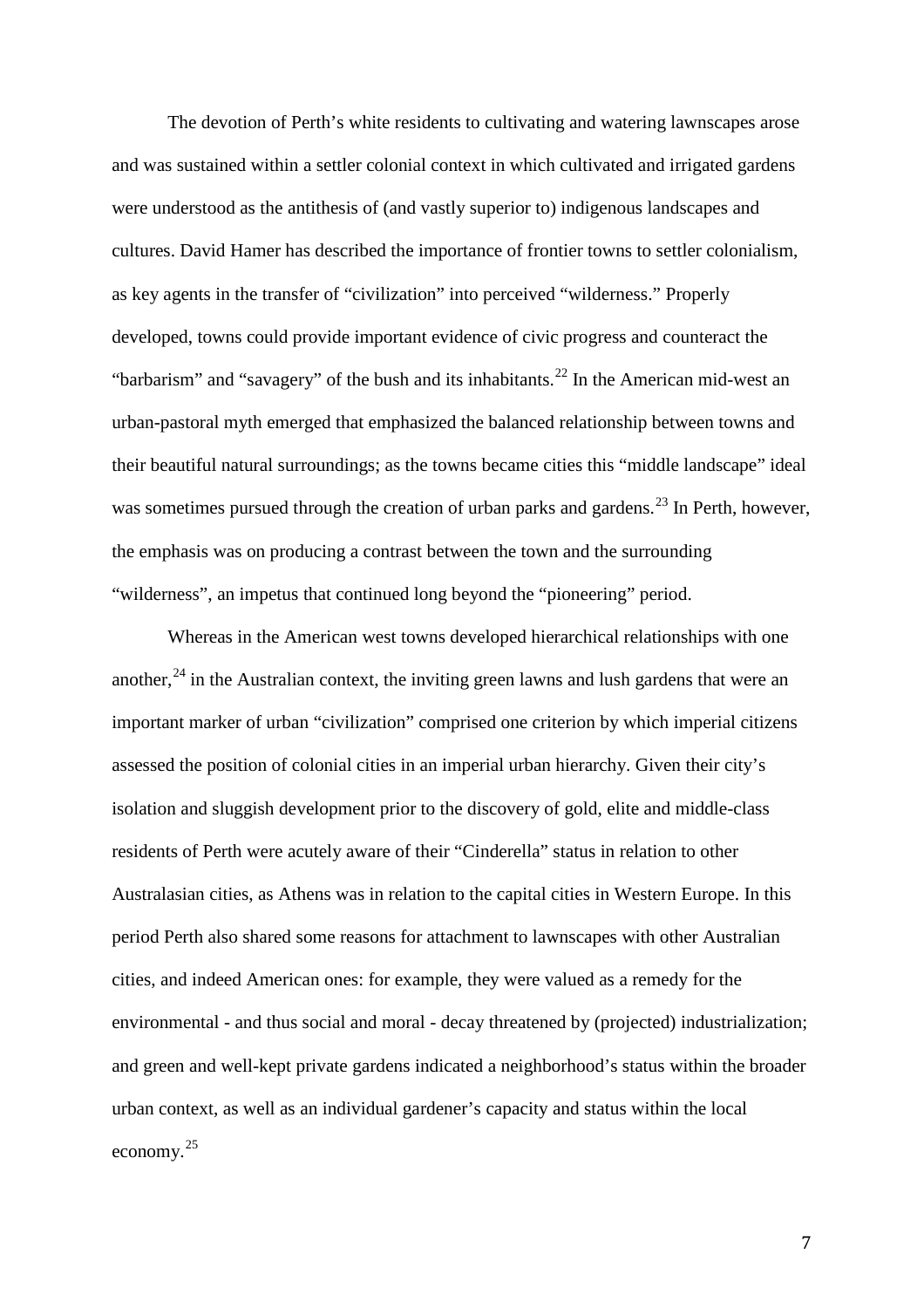However, garden-making is not just an ideological or esthetic practice, but a material and environmental one. From an air-conditioned, dust-free twenty-first century perspective it is easy to forget how pervasively these elements must have shaped everyday experience in the late nineteenth century. Kaïka perhaps underplays the extent to which the Athenian desire to control dust arose from a common bodily aversion to it. In Perth, residents sought to create lawnscapes not only for their symbolic value, but also their use value as places ameliorating the dust and heat of the summer. This was particularly important for a population with a considerable migrant component that was accustomed to greener, cooler conditions.<sup>[26](#page-31-0)</sup>

Though sharing some similarities with North American and English cities, the postwar suburban lawnscape of Perth emerged from, and continued to bear the imprint of, an earlier socio-natural system. In Perth the key elements of this system were a town water supply, sprinkler technology, plants, and a multi-dimensional cultural desire for environmental modification. Conspicuously shaped by collective understandings of imperial urban hierarchies, this cultural desire was also informed by settlers' bodily experience of sand, heat and dust. Grass and other garden plants were allies in a war against the raw heat and dirt that perpetually invaded both settlers' homes and their dreams of creating a "civilized" city, and the alliance was forged and maintained with water.

#### **The Origins of Lawnscaping in Perth**

The center of the present-day city of Perth looks out over the *Derbal Yira-gan,* or Swan River estuary. The Indigenous Noongar people believe that this body of water, along with the rest of the river and all of the wetlands around it, was created by the *Waakal*, the ancestral Rainbow Serpent. Noongars continue to acknowledge the *Waakal* as the "giver of life" due to its role in creating and maintaining freshwater sources. At colonization water played a significant role in Noongar cultural and economic life: movement of people around their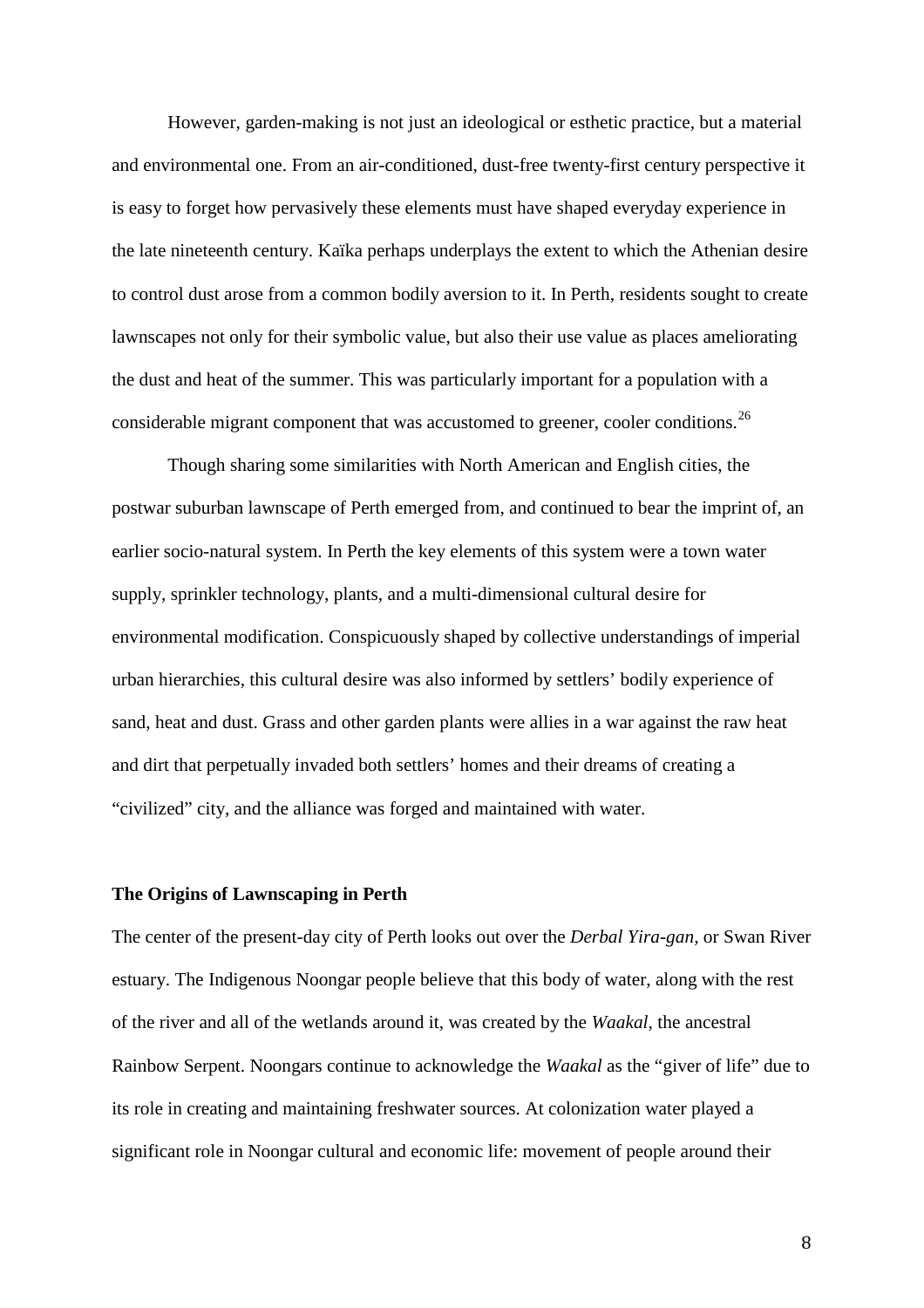territory was always connected to fresh water sources, particularly in the long, dry summers, and *Waakal* stories remain prominent in Noongar culture.<sup>[27](#page-32-0)</sup>

Water was critical, too, for the British colonists: the first parcels of land stolen from the Noongar people were long and thin, stretching out sometimes for several miles from narrow river frontages. Though some early colonists remarked on the beauty of the river and its surrounding flora, many only lamented the sand and scrub. On briefly exploring the region in 1826 Captain James Stirling and botanist Charles Fraser had provided glowing descriptions of the region and its natural assets, which had fuelled a "mania" for the colony. On arrival, settlers were devastated to discover that areas of fertile alluvial soil were very limited, and they found the dominant vegetation types ugly and alienating. Most of all they despised the sand, which "blew everywhere" in the region's frequent strong winds.<sup>[28](#page-32-1)</sup> Samuel Taylor, visiting Perth in the spring of 1829, reported for Tasmanian readers that there was "Not a blade of grass to be seen—nothing but sand, scrub, shrubs and stunted trees, from the verge of the river to the tops of the hills." Taylor described Perth's port town, Fremantle, as "a perfect bed of sand".<sup>[29](#page-32-2)</sup>

As ill-prepared colonists struggled to eke out a living on the alien sand development was slow, and the colony eventually applied to receive convicts. Transportation took place from 1850 until Britain ceased the practice in the 1860s, well after transportation to the other Australian colonies had ended. Still, the settler economy and population of Western Australia grew but slowly until gold deposits discovered in 1892 and 1893 precipitated a major gold rush. This history gave rise to an anxiety, particularly among the elite and middle class, about the status of Western Australia, and its capital Perth, within the British Empire. Concerns revolved not only around the history of convictism and patchy economic development, but the ubiquitous sand. Almost ten years after the first colonists arrived on the beach to found the Swan River Colony, "poor Swan Riverites" were still being "twitted with their 'sand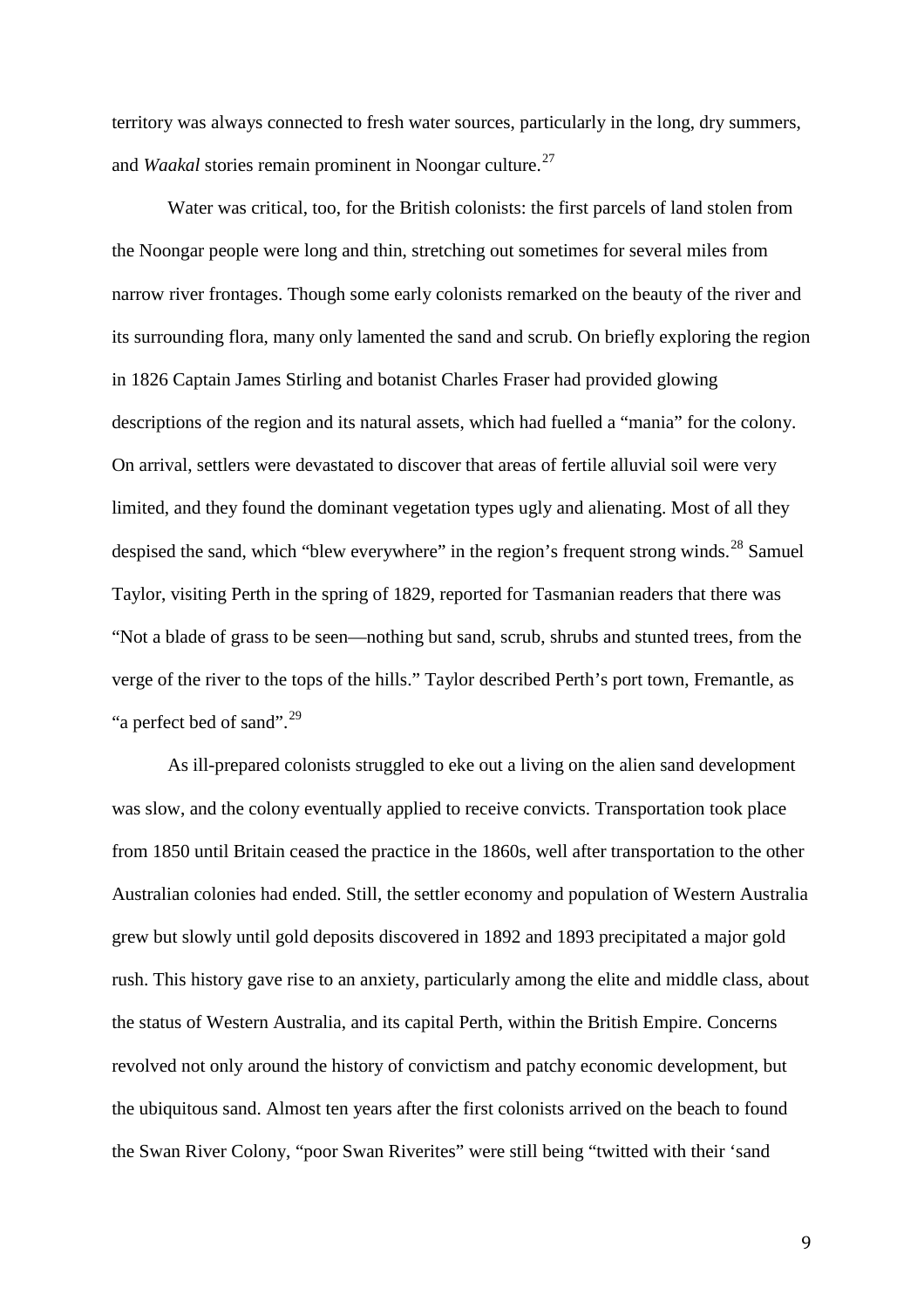hole,' and the generally arid character of their soil";<sup>[30](#page-32-3)</sup> by 1895, they had begun to self-identify as "sandgropers".<sup>[31](#page-32-4)</sup>

Settler clearing of vegetation and building of roads had exacerbated the movement of sand and dust, and even before there was a piped water supply, considerable attention was given to the problem of sandy and dusty streets. By the 1880s several of Perth's roads were made of water-bound macadam, which required wetting in dry months in order to prevent the dust that formed part of the road surface from blowing away. A proposal for street watering was put to the City Council in 1880 and commenced soon afterwards, though complaints about dusty streets and the "ever present sand" continued well into the 1920s.<sup>[32](#page-32-5)</sup>

In the young colony, water came largely from wells and tanks (in-ground, and later corrugated iron). Well water in particular was liable to contamination, and typhoid outbreaks were common. There was therefore considerable demand for a more pure, reticulated water supply and after a plebiscite in which the voters overwhelmingly favored a scheme to bring such a supply from the nearby hills, a Melbourne-based private syndicate was contracted to construct and operate it. This they did, and the water flowed from October 1891.<sup>[33](#page-32-6)</sup>

In a system of water rates derived from British law, the *Waterworks Act 1889* (WA) established that the scheme would provide to residents, on payment of a water rate, "a constant supply of water for domestic purposes" once a mains pipe had been laid in their street. In recognition of the limitations of supply and distribution networks, the definition of water for domestic purposes included "a supply for one watercloset and one bath", but not "watering gardens or for fountains or for any ornamental purpose".<sup>[34](#page-32-7)</sup> Those who wished to use water for this or other non-domestic purposes had to either rent or buy a meter so they could be charged for consumption over and above the 'domestic supply' that their water rates entitled them to.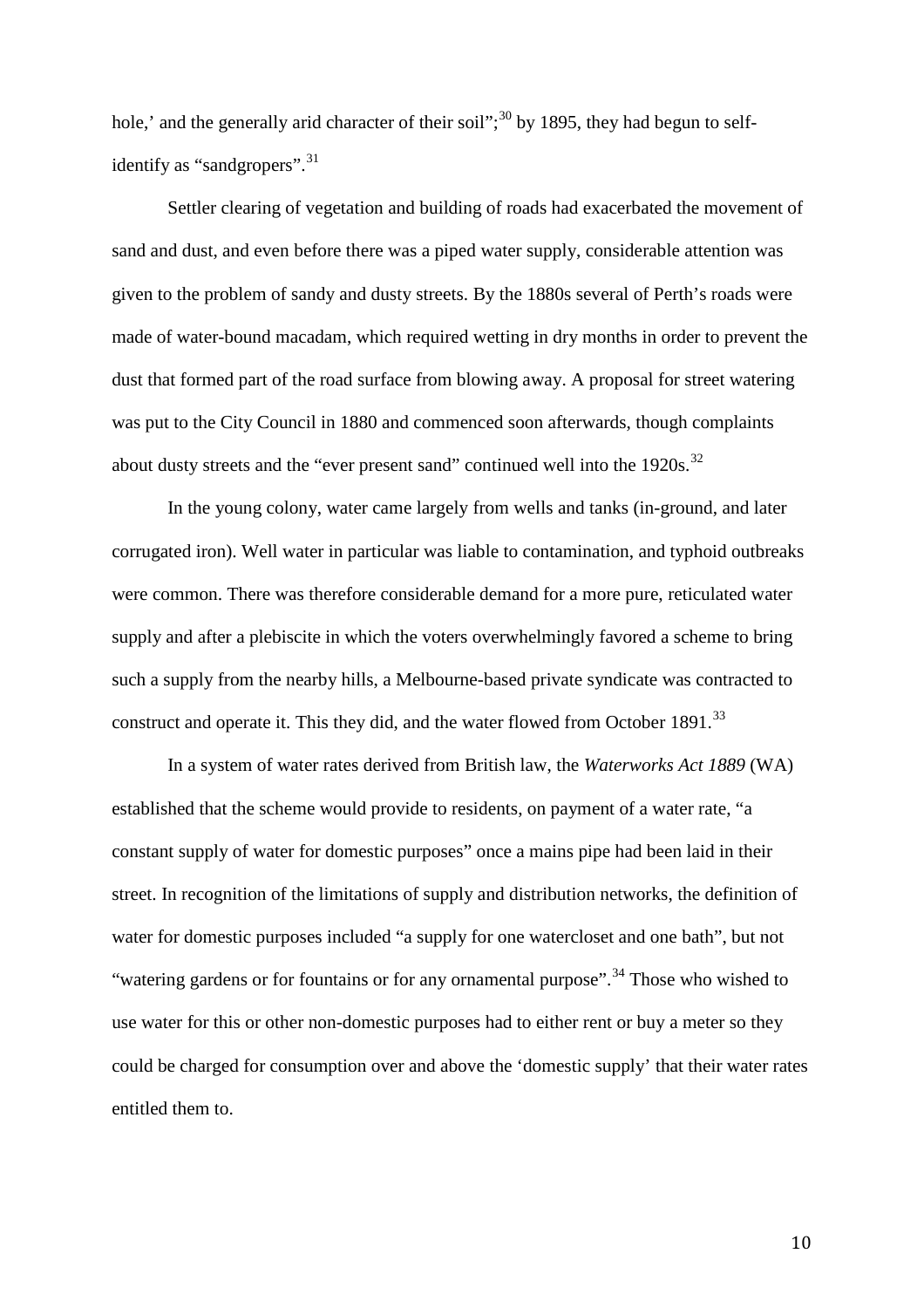Perth residents immediately began using the water to create and maintain gardens, both with and without meters. In 1893 several were successfully prosecuted by the Perth Waterworks Company for using water for other than domestic purposes, even though the Company had failed to supply a meter on request. The test case defendant previously had an agreement with the Company to pay 20 shillings per year to use water for garden purposes, but had used a sprinkler on his garden and lawn after the agreement had expired. While there was a formally articulated desire to protect the Company's financial interest, the gardeners' transgressions were, in practice, seen as trivial: the defendants were found guilty of a "technical offence" and fined 1 shilling plus costs. $35$  This episode reflects an incipient recognition in Perth of the social desirability of green garden spaces, whether public or private, and the way in which this was implicitly valued over the rights of the water company.

Given the high value ascribed to green spaces, reticulating the Government Gardens was made a priority. In 1893 it was reported that the laying of pipes in the gardens would enhance the state of the gardens, as "an object of beauty and a refreshing pleasure to every appreciative citizen or visitor".<sup>[36](#page-32-9)</sup> The reticulation was both space enhancing and labor saving: it would "enable the same men to keep the plants and greensward in much better condition [than] has been practicable by the old method of carrying water in buckets over long distances."<sup>[37](#page-32-10)</sup> The infrastructure included approximately 30 taps for watering flower beds, but the crowning glory of the system was four lawn sprinklers, which would care for the lawn in a way that made up for the deficient climate, operating "like a gentle shower… for refreshing the grass."[38](#page-32-0) The lawns, which demanded their own specialized technology, were an important garden feature.

The late nineteenth-century desire for lawn in Perth was by no means novel: grassed landscapes had long held appeal for English and continental European elites. It was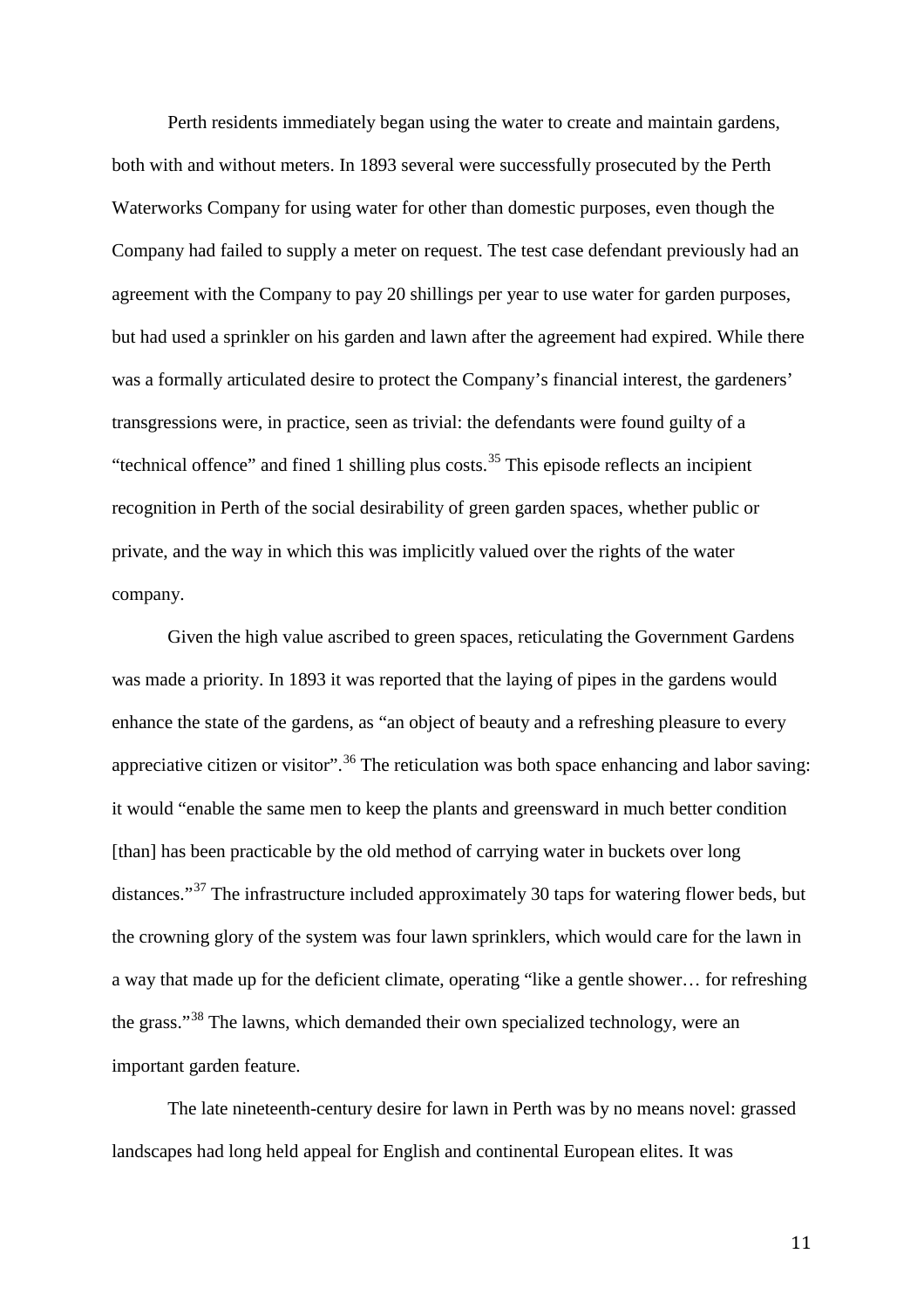conventional for seventeenth-century continental gardens to include a "green," and Francis Bacon in 1625 wrote that "nothing is more pleasant to the eye than green grass kept finely shorn."<sup>[39](#page-32-11)</sup> The process of enclosure in the eighteenth century provided land and labor for manor house gardens, of which lawn was an important part, and by the early nineteenth century sweeping lawns were widely associated with the popular English landscape garden style exemplified by Lancelot 'Capability' Brown.<sup>[40](#page-32-1)</sup> Elites in America and elsewhere emulated this style, but its scaled-down translation to the suburbs was enabled only by the advent of piped water supplies, push mowers (in 1830) and sprinklers (in the 1870s). Even then, lawns took considerable time and effort to maintain. By the end of the nineteenth century in the USA they were found only in the grand gardens of wealthy households and the more modest plots of the small middle class that emulated them.<sup>[41](#page-32-12)</sup>

In Tucson, where Bermuda grass was introduced in 1876, lawn formed part of a strategy to ameliorate the dust and heat of the settlement, as well as the pursuit of more eastern landscape styles.[42](#page-32-13) Grasses played a similar role in less arid Perth, where the *Western Mail* advised in the winter of 1886 that "the forming of new lawns is important, seasonable work."[43](#page-32-14) Buffalo grass (*Stenotaphrum secundatum*, known elsewhere as St Augustine grass) was recommended where there was insufficient water for English grasses.<sup>[44](#page-32-15)</sup> However, even this hardy grass needed supplementary water in Perth summers, so lawns were restricted to those with their own water supply (bores or tanks) or, after 1891, capacity to pay for piped water: public gardens, the colonial elite (who kept lawns for ornamentation, and as grounds for sports such as tennis), and in the more modest gardens of a few aspirational middle-class households.

#### **Democratizing the Lawnscape**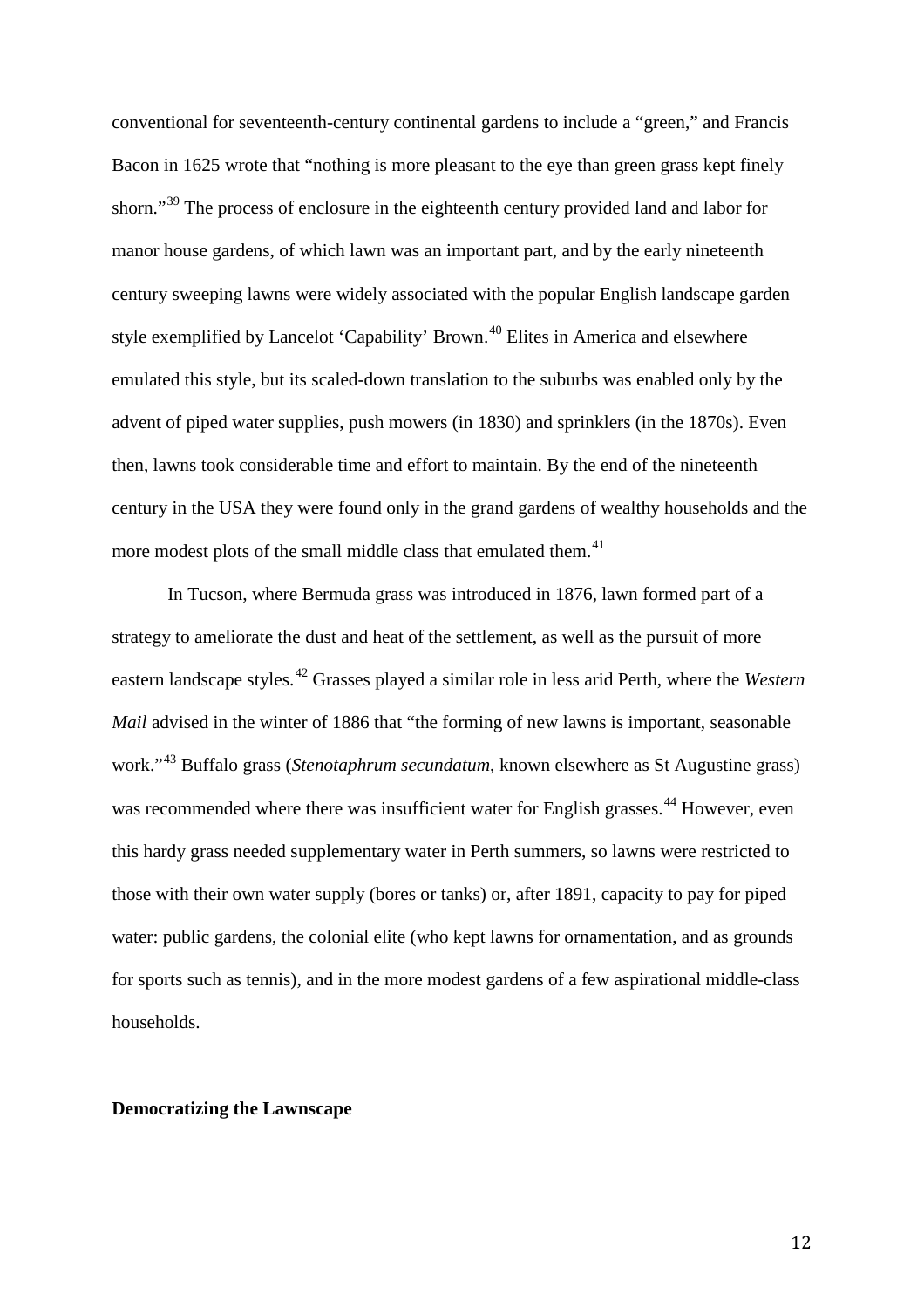As Perth became a service center for the booming goldfields over 300 miles to the east, the settler population increased from 16,000 in 1891 to  $61,000$  in 1901.<sup>[45](#page-32-16)</sup> Many of the new arrivals hailed from Melbourne, where the booming city's clamor and stench had in the 1880s fostered among its residents a "legendary affection for privacy, good order and weekend pottering," materially expressed in the lawnscapes that characterized the better-off suburbs.<sup>[46](#page-32-17)</sup> In Perth, their attachment to suburban lawnscapes took root amid the sand and shared anxieties about the status of their adopted home.

In the face of such rapid population growth the supply of water failed to keep up with demand. The hills source was polluted due to lack of adequate catchment protection and typhoid reached epidemic proportions. In 1896 the government took control of the water scheme, just in time for a particularly hot summer that precipitated the first water crisis since the scheme was established. As consumption rose some suburbs were left without any water for days, because the pipe connecting the dam to the reservoir atop Mt Eliza, from which the water was distributed throughout the town, was too small. As the newly-established Metropolitan Water Board carted water to parched areas, sprinklers and unattended hoses were banned, and the secretary of the Board warned that "a very careful watch would be kept" for illicit uses. $47$ 

In one 24-hour period in January 1897, the top 8 per cent of consumers used around 27 per cent of the entire water supply. The largest two consumers were state institutions: the Perth Locomotive Department, which used 33,385 gallons; and the Perth public gardens (including those reticulated in 1893), which used 7,000 gallons. Then came several wealthy residents, each using between 1100 and 5600 gallons. Even in the context of a wellpublicized water shortage most of these were using garden sprinklers. Such profligate water use enraged the Chairman of the Water Board, who said that the Board had given the largest consumers "notice not to use the water for gardens other than by hose in hand, and we have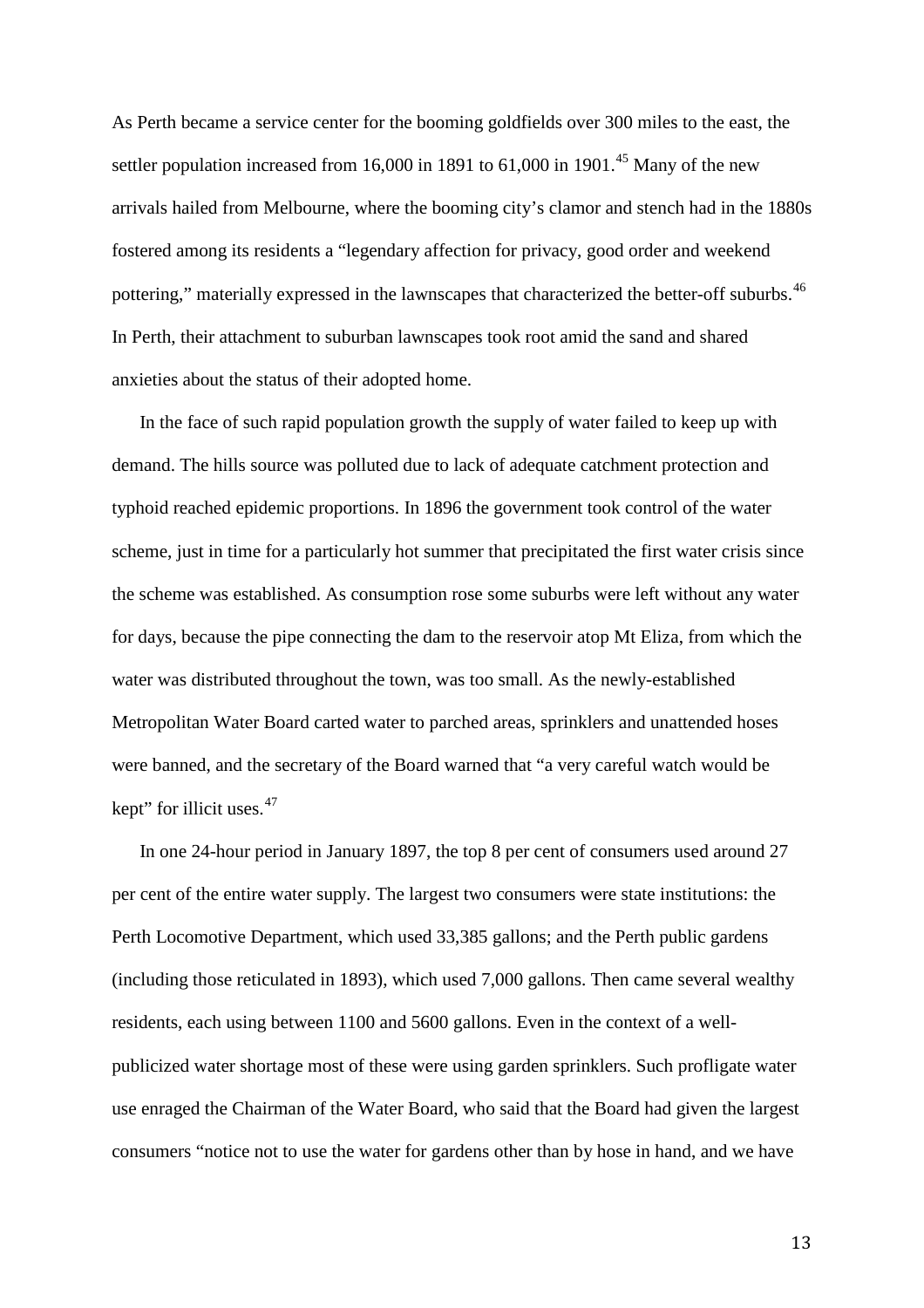decided we will make an example of two or three of them and then cut the water off."<sup>[48](#page-32-18)</sup> At this time the wealthy householders had the greatest interest in, and capacity for, creating extensive lawn and garden areas. However, the state of the infrastructure was such that this kind of private lawnscape production could not yet be encouraged.

In autumn the weather cooled, demand eased, and the Board replaced the problematic pipe with one of larger diameter. However, in the context of very rapid population growth it was anticipated that even with the addition of artesian bores, the capacity of the hills reservoir would soon prove insufficient. In 1897, advocating the construction of a new reservoir on the Canning Dam, the *Western Mail* looked forward to the day when private gardens,

with sufficient moisture assured … should become one of the bright features of Perth, helping to beautify it in no ordinary degree. Every other natural condition is favourable. The sand, so arid and forbidding when untended, with water and cultivation loses all its ugliness. And there can be no doubt that when once the water supply of the city is made abundant for all purposes, many gardens to which at present the summer spells desolation will put on their bravest finery, giving pleasure to their owners and adding materially to the beauty of the city.[49](#page-32-4)

In the meantime, the burden of residents' anxieties about the status and appearance of their city fell to a large extent on public gardens. For example, one 1898 newspaper article noted that a visitor had once described the Perth Botanical Gardens to his friends in Melbourne as "slightly cultivated bush," but now thanks to "modern ideas," the establishment of a water supply and "public-spirited men," the public gardens of Perth could be compared favorably with those in any Australian city.<sup>[50](#page-32-5)</sup> Inviting green lawns and lush gardens were clearly an important marker of urban "civilization" and as such one criterion by which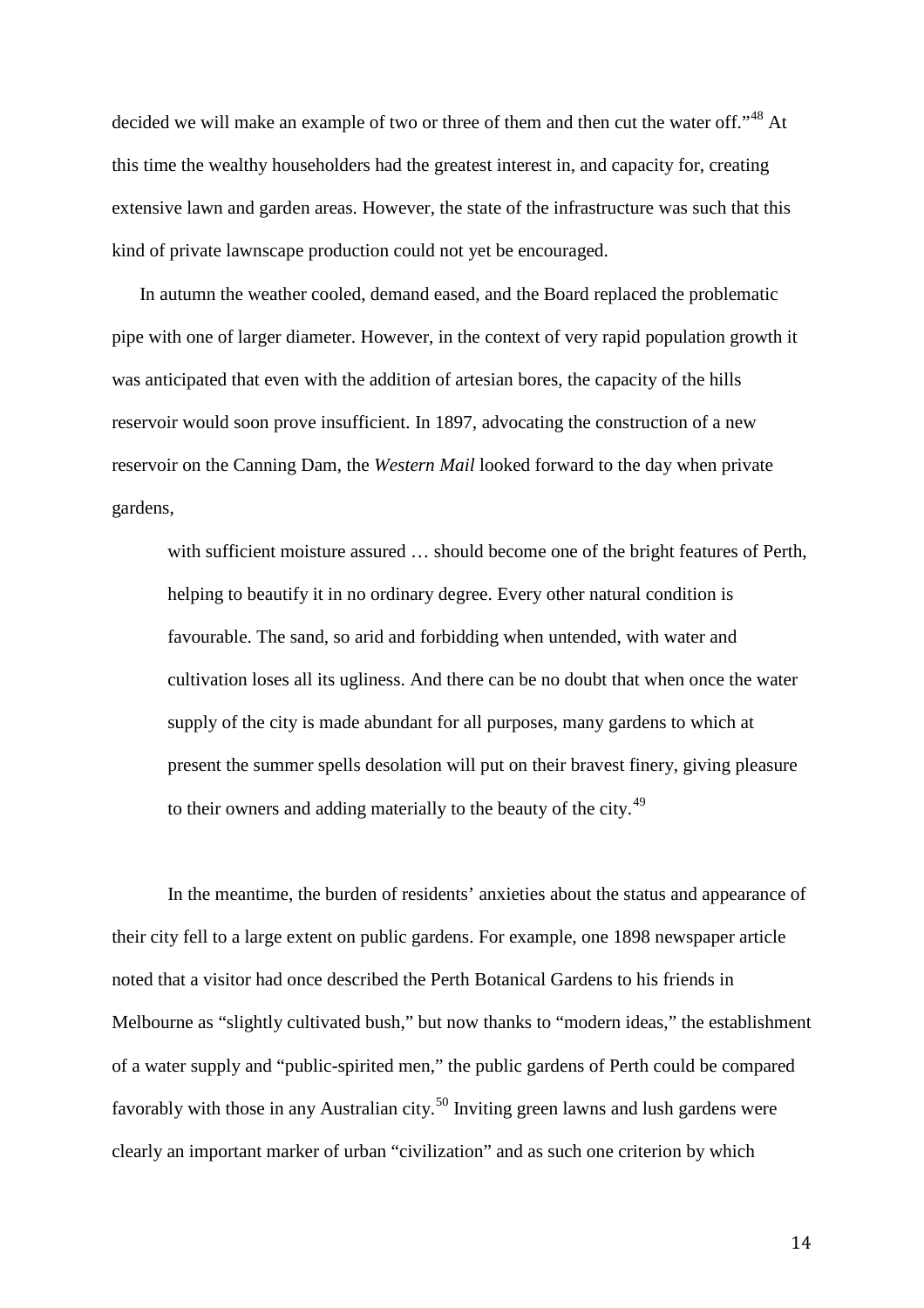imperial citizens assessed the position of colonial cities in an imperial urban hierarchy. Hamer has noted that frontier towns were commonly judged according to their appearance, and their ability to present a "picturesque" aspect was often regarded "as an indicator of a moral harmony and beauty within."<sup>[51](#page-32-19)</sup> In Perth this tendency continued to the late nineteenth century and beyond: an 1899 newspaper article reporting on the state of reserves proposed that not only were the Government and people judged by the standard of their garden reserves, but these places also underpinned "the health and happiness of the residents."<sup>[52](#page-32-6)</sup>

By the early twentieth century private garden cultivation was also becoming significant. Advertisements for couch grass (or Bermuda grass, *Cynodon dactylon*) and buffalo grass appeared regularly in Perth newspapers,<sup>[53](#page-32-20)</sup> and gardening columns – with copy often provided by a horticultural supply business - provided advice on lawn establishment and maintenance.<sup>[54](#page-32-7)</sup> Lawnscapes were also increasingly recognized as an asset that boosted the value of real estate: beginning around 1905, lawns and gardens were mentioned in real estate advertising with increasing frequency.<sup>[55](#page-32-9)</sup> Adding materially to the value of a property, lawnscapes had become part of Perth's bourgeois and respectable working class capital accumulation.

Lawnscapes also had a very practical element. They were culturally familiar environments that helped to control the sand, impeding its movement into the house. They could also act as a kind of evaporative cooler for the air around the house. On hot summer afternoons they helped create pleasant outdoor spaces in which adults could work or talk and children could play when the heat indoors was stifling.<sup>[56](#page-32-0)</sup> Lawnscapes were especially valued as soft surfaces for babies and young children to play on and convenient drying grounds for laundry; however as women's domestic concerns in a patriarchal society, such uses are poorly documented and rarely described in public sources.<sup>[57](#page-32-13)</sup>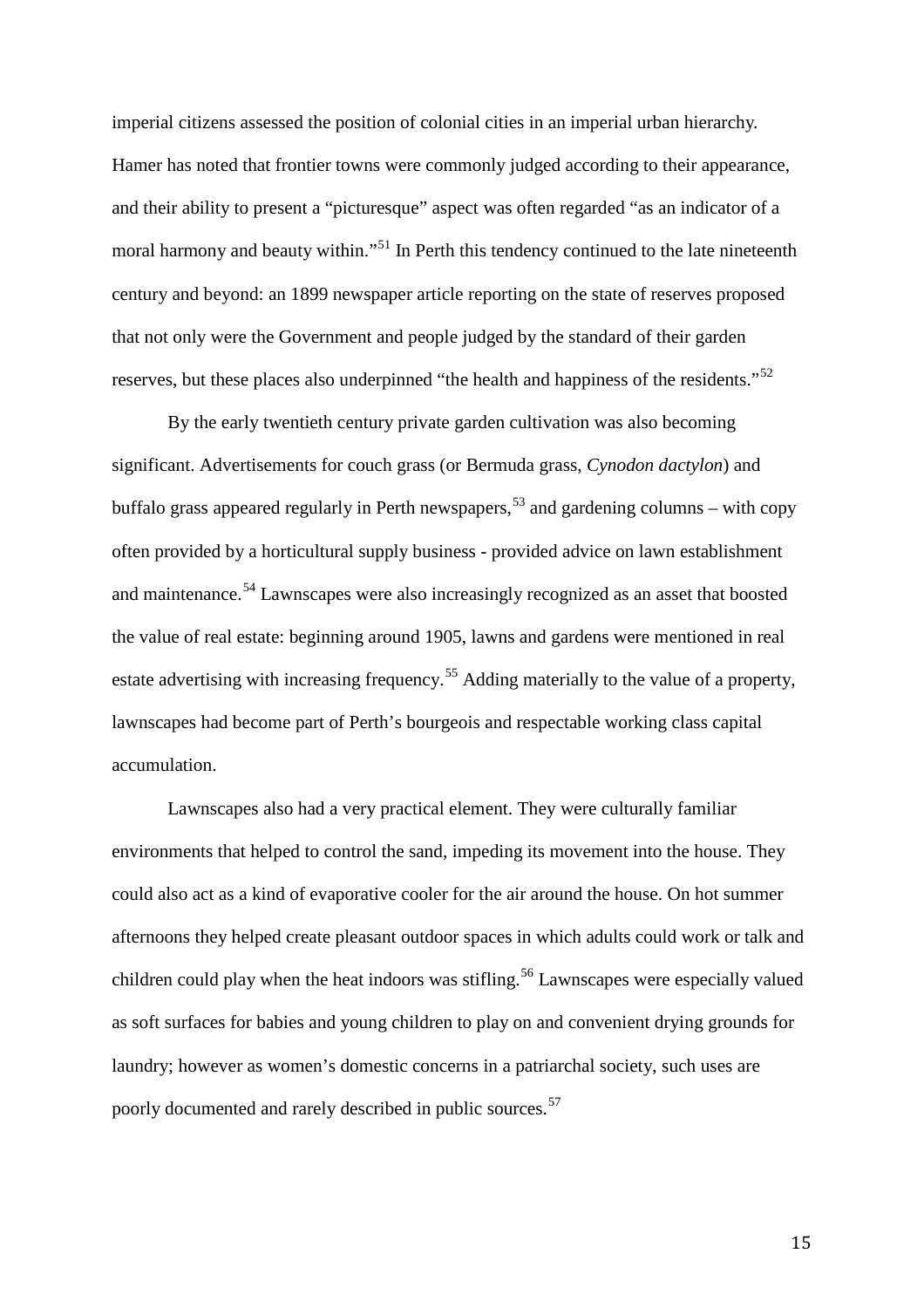Part of the appeal of lawnscapes was visual. As "Cornstalk," writing for the *Western Mail* in 1906, put it: "There is nothing that adds so much to the appearance of a home as a nice green lawn," even if it be "only a few feet square to cover the sand in a back-yard."<sup>[58](#page-32-21)</sup> As an esthetically-pleasing backdrop, lawnscapes feature prominently in domestic photography of this period. While these are generally posed rather than casual scenes and may well have been taken outside rather than inside due to the superior light, photographs nevertheless provide evidence of a range of different activities that people wished to record in those spaces. The Brockway family home "Sandhurst," in Claremont, had a substantial yard, much of which was sandy. However the baby photographed there in 1904 was placed on a rug on the lawn.[59](#page-32-14) Some photographs taken between 1905 and 1925 at a range of homes record friends and families taking tea and even more formal dining in suburban lawnscapes (Figure  $1$ .<sup>[60](#page-32-5)</sup> In others, the lawnscape is a place for children to share treats, and men and women to read, relax in a hammock or sit among pets (Figure 2). $61$ 

<Figure 1 and Figure 2 around here>

The tenuous and partial hold of grass over sand in some gardens at this time is also revealed in contemporary photographs (Figure 2). In a bid to keep their lawnscapes alive over the summer, many residents were routinely using more water than the "domestic supply" to which they were entitled, while a few resorted to tampering with or bypassing meters to illegally acquire a free supply.<sup>[62](#page-32-1)</sup> In 1905, the Minister for Works described his wish to extend the water supply network and add another service reservoir, but complained that the Board was losing revenue due to the lack of meters which would show how much water was being consumed.[63](#page-32-21) It was also claimed that around this time, the Board was only paid for half of the water drawn from the reservoir.<sup>[64](#page-32-14)</sup>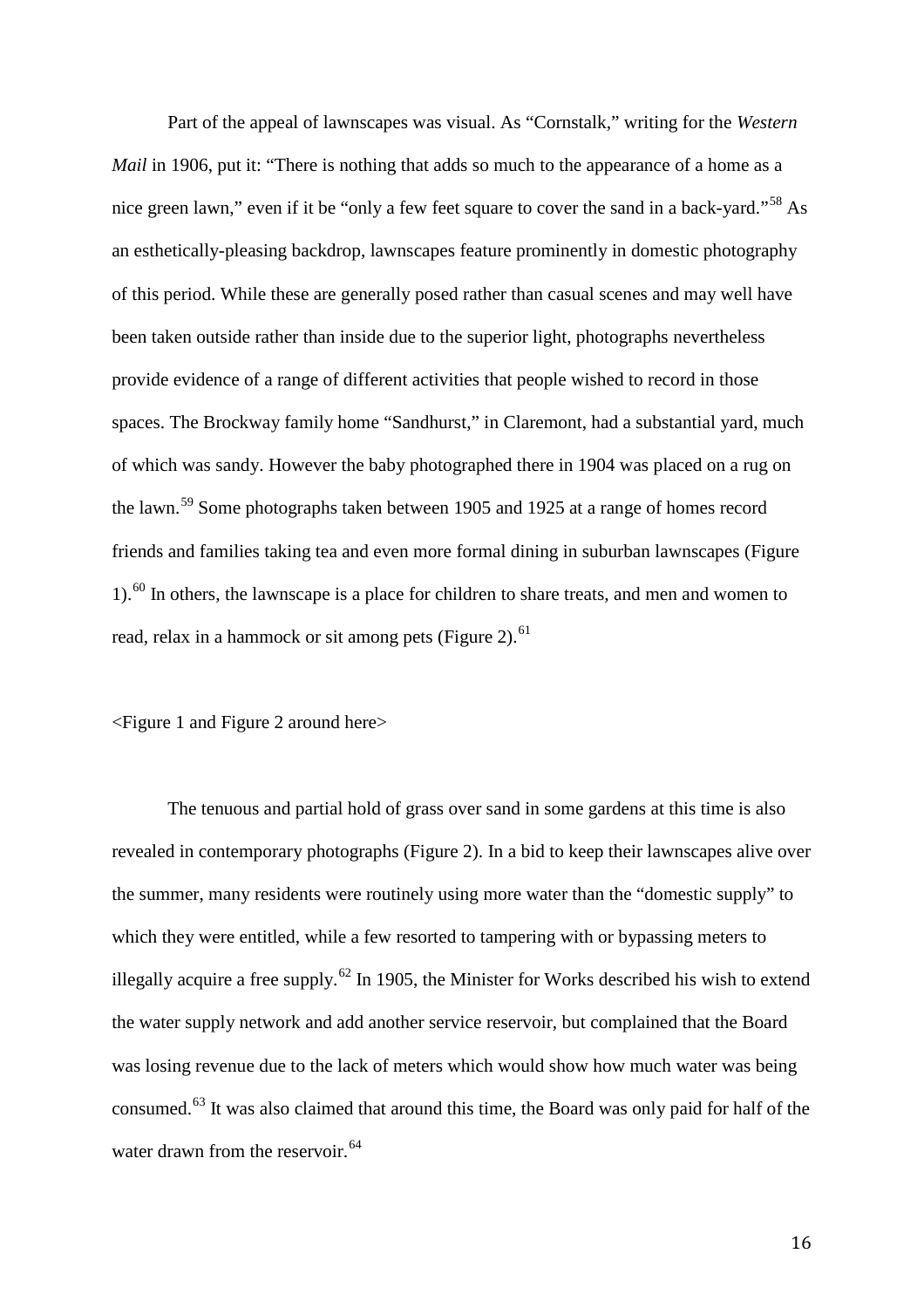Many hoped, however, that this level of consumption would be normalized across social classes and urban districts, in support of the vision of a lawnscaped city. In a 1907 parliamentary debate over how the expense of providing water meters should be covered, the Member for Subiaco, a skilled working-class suburb, remarked that:

We want to encourage the beautifying of homes by the establishment of gardens and their maintenance during the summer season. It is in the interests of the community generally that as many of these little beauty spots shall be provided around the metropolitan area during the summer as possible, therefore we should make the charge on those less able to pay for water as low as possible.<sup>[65](#page-32-15)</sup>

In line with the emerging (white) community consensus on the desirability of year-round green gardens, reducing charges for water was seen as a progressive measure that would enable more residents to join the lawnscaping project.

Private gardens did not just form part of the esthetic commons, but also played an important role in mitigating the dust menace, which continued to plague Perth during the four to five months of "summer" weather. Street watering also played an important role here, but having become dependent on the public water supply, it, too, was subject to municipal council budgetary constraints and periodic restrictions due to water scarcity. Dissatisfaction with street watering regimes was often expressed in terms of how Perth measured up to a standard of "civilization" in the nation and beyond. In 1908, for example, one correspondent to the *West Australian* noted that "Street watering is considered an absolute necessity in all civilised countries. Then why should Western Australia be the exception?"<sup>[66](#page-32-16)</sup> And in 1922: "In any other capital of the Commonwealth—not on dusty days alone, but always during the summer time—the streets are continually sprinkled with water."<sup>[67](#page-32-17)</sup> It was suggested that the city engineer visit Brisbane to see how it should be done.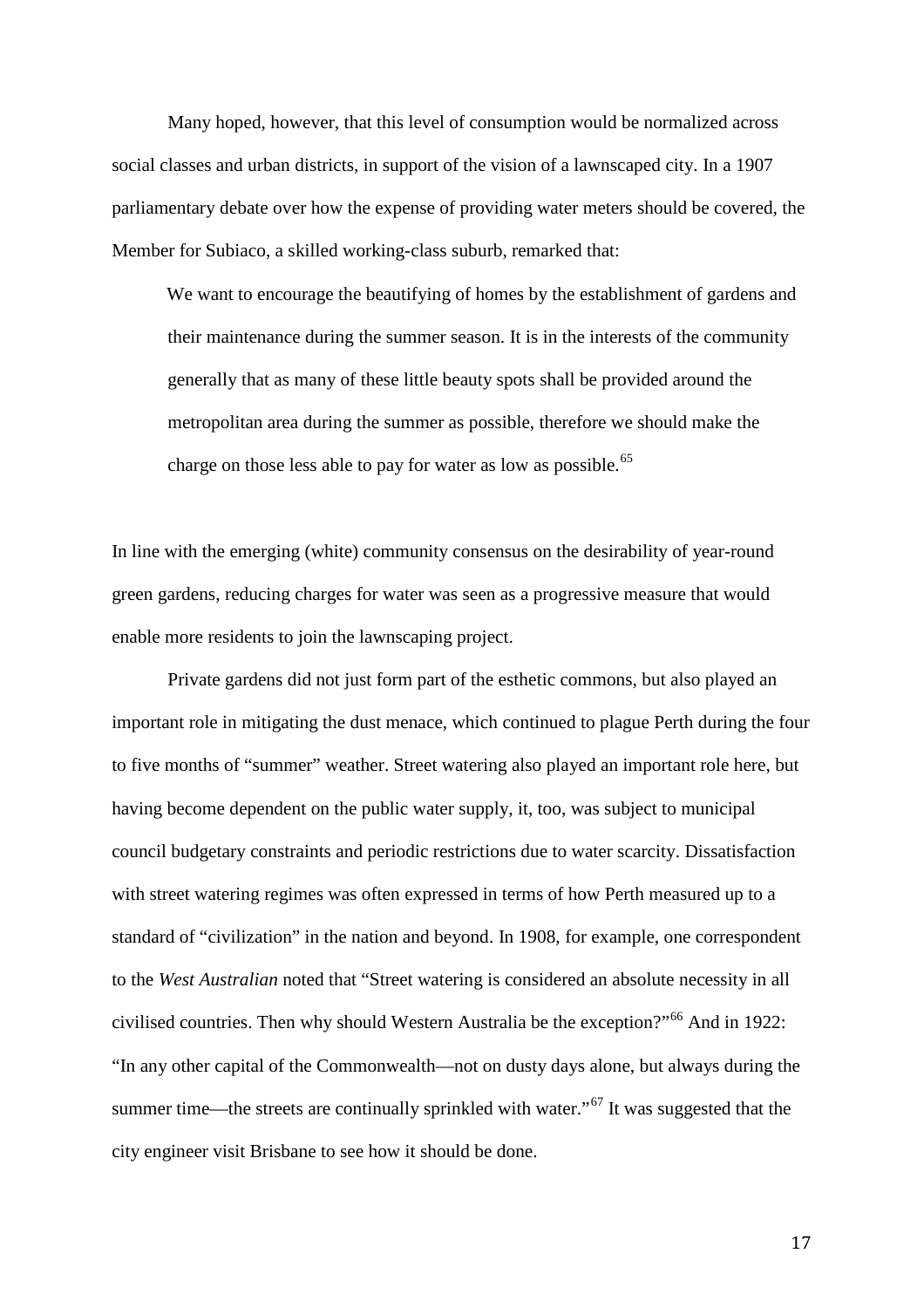Such sentiments acknowledged Perth's potential as a "civilized" state capital, contingent upon the adequate and appropriate deployment of water. This perspective is also evident in *The Australian Household Guide* (1916) by Deborah Buller Murphy, a member of Perth's elite.<sup>[68](#page-32-3)</sup> Comparing Perth's dry summer favorably with the frozen winters experienced in many parts of Europe and America, Buller Murphy points out that with water from the public supply or raised with a windmill, even during the summer many plants "will thrive in the open beds in a way that would incite the envy of gardeners in Adelaide and Melbourne, and in other countries."<sup>[69](#page-32-19)</sup> Such comparisons subtly reflected the ongoing anxiety over Perth's "sandhole" reputation within and beyond the nation, and the role of water technologies in overcoming it.

By 1921, people in North Perth were seen watering their lawns after 11pm, being one of the only times when a sufficient water supply was available to do so.<sup>[70](#page-32-6)</sup> At this point demand had once again exceeded the supply of water and some areas were without any water at all for days. Still Perth's lawnscapes were vigorously defended. In a 1922 debate over the annual budget for the Metropolitan Water Supply, Sewerage and Drainage Department, when the Minister for Works proposed that too much water was used on gardens, the Member for working-class South Fremantle defended home gardeners as "trying to improve their surroundings and make the city attractive, to build up a metropolitan area approaching those elsewhere in the Commonwealth."[71](#page-32-20) There are resonances here with the much drier city of Phoenix, where in 1926 a "Let's Do Away With the Desert" campaign encouraged residents to produce a more eastern landscape esthetic by planting roses and trees.<sup>[72](#page-32-7)</sup> Here, as in Perth, a clear landscape hierarchy was in operation.

In Perth those hierarchies also carried racial inflections. The Member for South Fremantle also argued that "the public should be supplied [with water] according to the advances which civilisation has made," instead of being "allowed to live on the level of the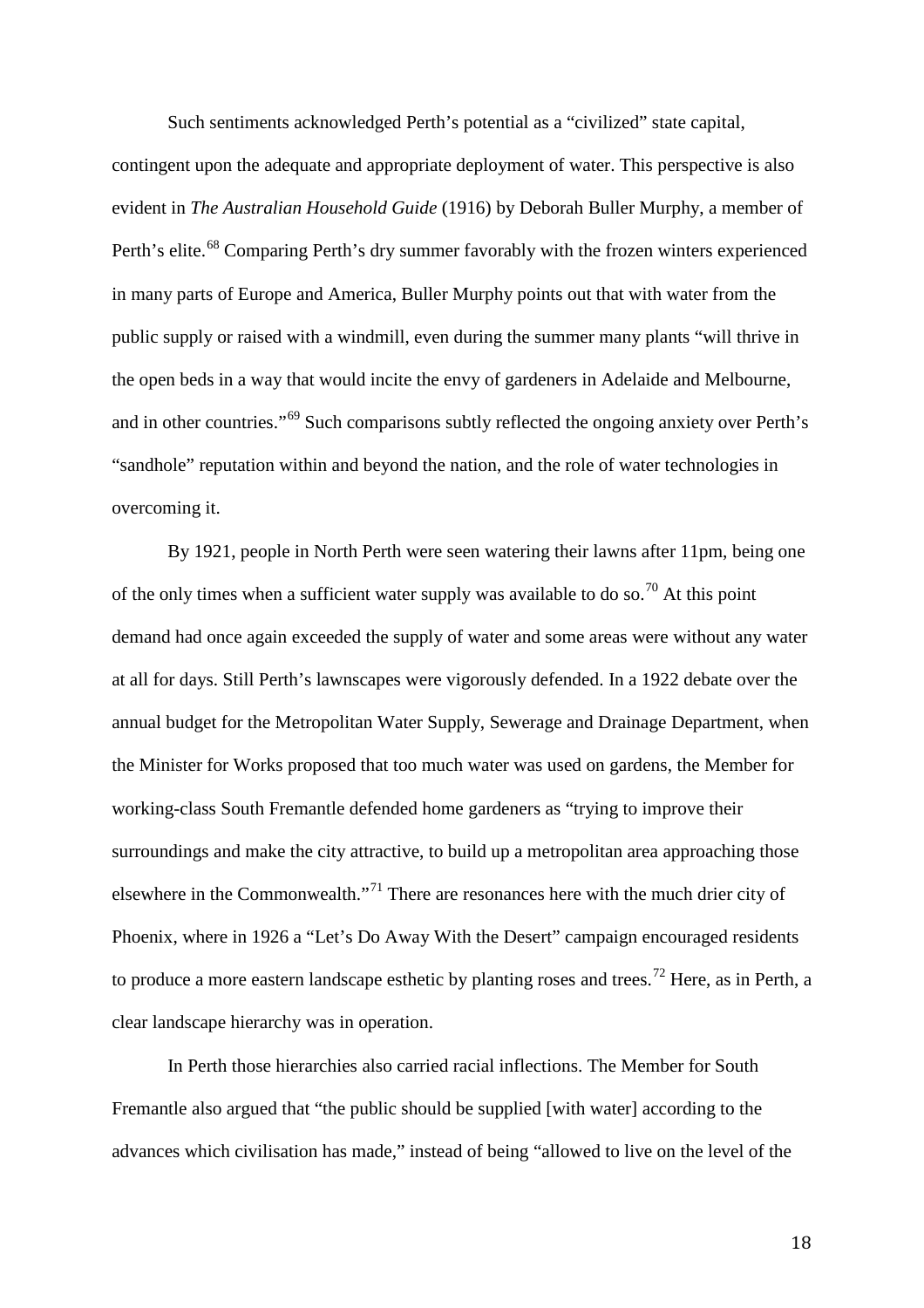aborigines who were here half a century ago.<sup>[73](#page-32-9)</sup> He maintained that a garden was a necessity, not a luxury, and to suggest otherwise was "a poor lookout for our standard of civilisation."<sup>[74](#page-32-10)</sup> This language reveals the durability of the colonial anxieties that tied a particular form of landscape modification to racial and imperial hierarchies. Where the Noongar people value water for its life-giving properties, enabling the interdependent flourishing of human and non-human, the lawnscape as a settler creation dependent on appropriation and redistribution of water was understood by Perth's white residents as the antithesis of, and vastly superior to, indigenous landscapes and cultures.

Hoses and sprinklers played a significant role in enabling this environmental transformation. In one remarkable photograph taken in 1919, the hose that has enabled creation of an exemplary lawnscape is given pride of place (Figure 3). While both garden beds and lawns could be watered by hand, sprinklers were seen as particularly desirable for lawn, as they could – at least in theory - provide finer and more even coverage than was possible with a hose. Furthermore, in this settler colonial context, there was no abundance of cheap local labor to do the gardening. Wealthy householders (and public institutions such as the Government Gardens) hired gardeners, but sought to make the most of this labor by mechanization where possible. Middle class and respectable working class families might delegate watering to children,<sup>[75](#page-32-0)</sup> but also enthusiastically enrolled this modern labor-saving technology in their quest for a lawnscape with minimal labor.

<Figure 3 around here>

In the early years of the twentieth century advertisements described sprinklers as "up-to-date and necessary summer requisites;"<sup>[76](#page-32-1)</sup> emphasising that their use was becoming ubiquitous for gardens and lawns due to their "extreme cheapness, strength of construction,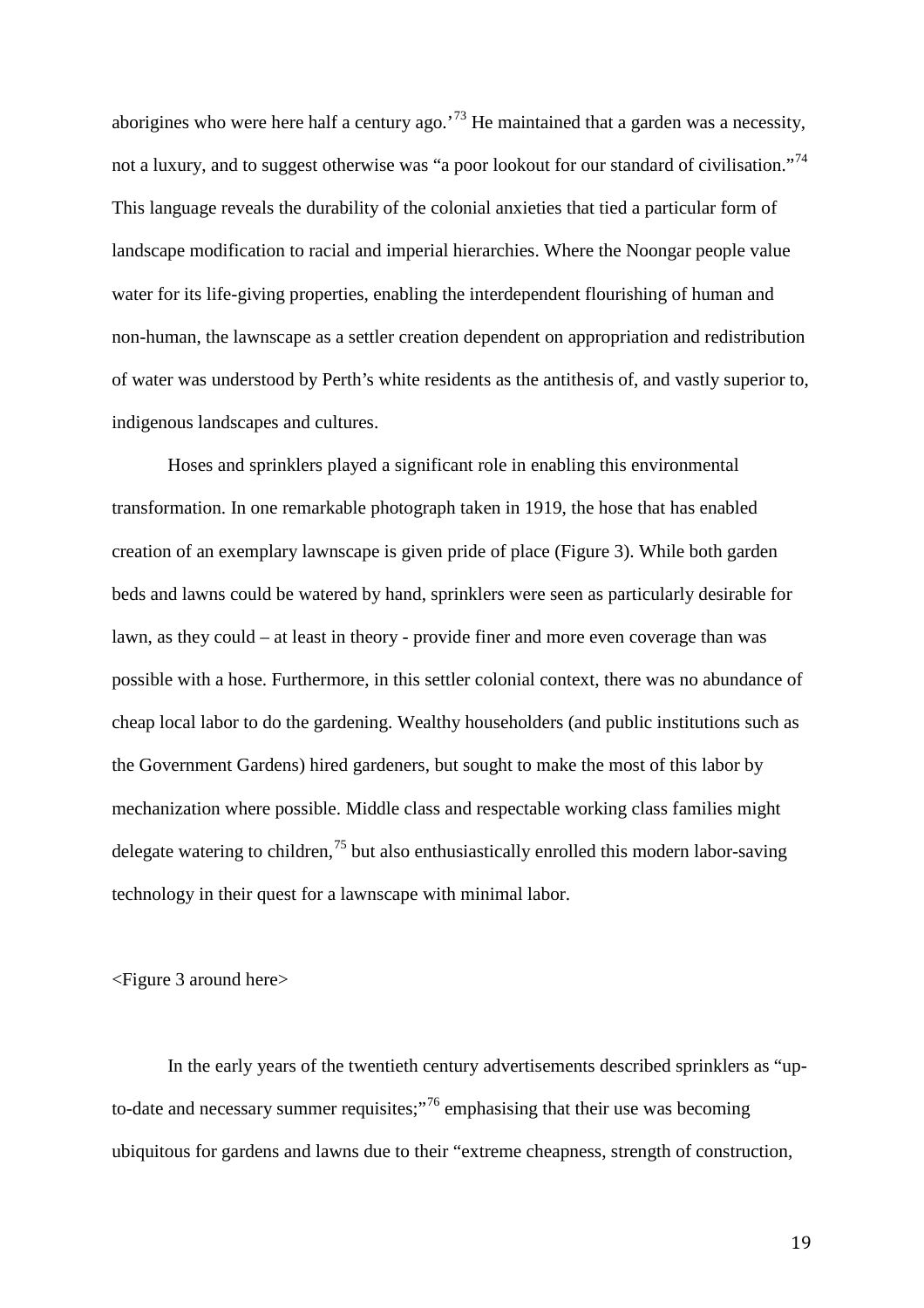and effectiveness."[77](#page-32-12) In 1914, the *Western Mail* reported that an exhibition of new sprinkler designs by a local inventor, held at the Government Gardens, attracted a large audience which "made a more or less critical examination of them under various conditions." A photograph demonstrated the ability of this design to produce the desired fine spray.<sup>[78](#page-32-13)</sup> Another local design, the 'Boomerang' sprinkler, appropriated Aboriginal culture as it evoked the technological power of "civilization", being promoted as "an excellent substitute for rain."<sup>[79](#page-32-2)</sup> Together, a piped water supply, hoses and sprinklers were key elements in the colonial project of lawnscaping Perth upward in the imperial urban hierarchy, as well as the everyday efforts of the settler population of Perth to make their homes and city more physically comfortable in a culturally familiar way.

#### **The Global Lawnscape Era**

The water shortages of the 1920s were resolved with the construction of further dams in the hills in 1925. The completion of another major dam in 1940 enabled Perth residents to consolidate their lawnscaping without threat of further significant water restrictions for three decades. It was at this time that Perth's local lawnscaping cultures and materialities were rapidly drawn into the global capitalist turf economy so ably analysed by Robbins, Steinberg, Jenkins and others. This trend was apparent across Australia: in 1920, the 19<sup>th</sup> edition of Brunnings' (Melbourne-based) seminal gardening guide *The Australian Gardener* noted that "a Lawn well made, sown with the right seed, and carefully tended, is always a pleasure to look upon, and apart from enhancing the beauty of the surrounding garden or the house, increases the value of the property."<sup>[80](#page-32-21)</sup> By 1949, the  $30<sup>th</sup>$  edition of the same book declared that "Where space is available, a lawn is an essential in any garden… It is the ambition of every home gardener to possess a perfect lawn."<sup>81</sup>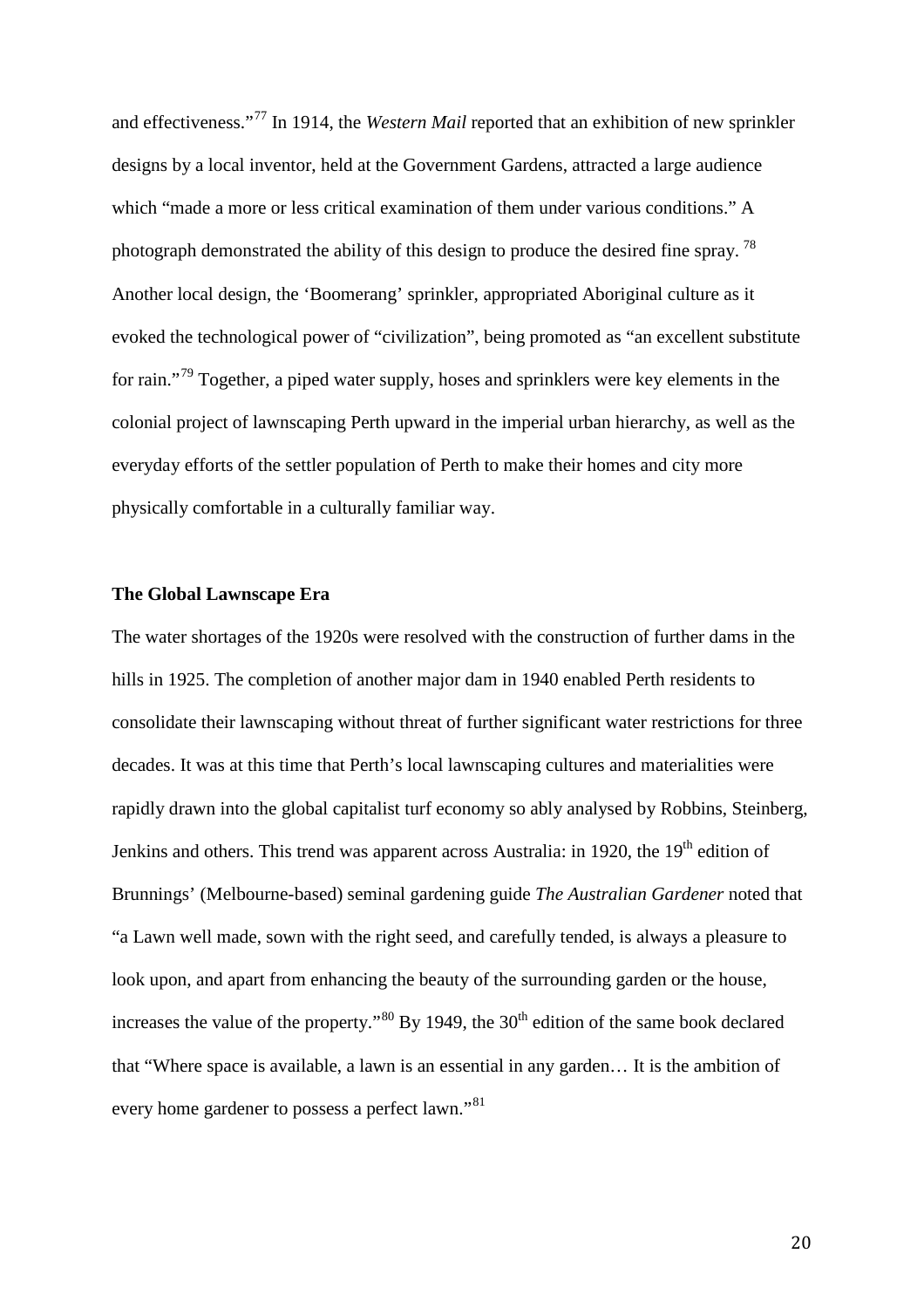In the wake of high population growth following a mining boom in the 1960s, and drought conditions at the start of a long-term pattern of rainfall decline, water restrictions were again imposed on Perth residents in the 1970s. Responses included the development and promotion of a range of landscaping alternatives, from woodchips and pebbles to an increasing variety of hard landscaping materials. These, along with greater affordability of other forms of climate modification—namely, air-conditioning—eased the way for some households to give up their lawnscapes.<sup>[82](#page-32-3)</sup> As historian Ruth Morgan masterfully demonstrates, however, lawnscapes were so entrenched both culturally and materially that neither the restrictions of the 1970s, nor the introduction of a user-pays rating system in 1978, produced substantial and lasting reductions in Perth households' garden water consumption.<sup>[83](#page-32-22)</sup> Furthermore, in the twenty-first century, colonial associations between lawn and "civilization" persisted: one Perth resident interviewed by researchers from Murdoch University in 2003 claimed that he had little choice but to plant his verge to lawn because, as he put it, "If I left it looking like nature it would look like an Aboriginals' camp wouldn't it."<sup>[84](#page-32-6)</sup> While lawnscapes played an important role in suburban accumulation of cultural capital across all major Australian cities,  $85$  traces of their differential beginnings remain.

#### **Acknowledgements**

I would like to thank the Carson Fellows who provided feedback on an early draft of the paper, as well as the referees for their invaluable comments.

# **Declaration of Conflicting Interests**

The author declared no potential conflict of interest with respect to the research, authorship, and/or publication of this article.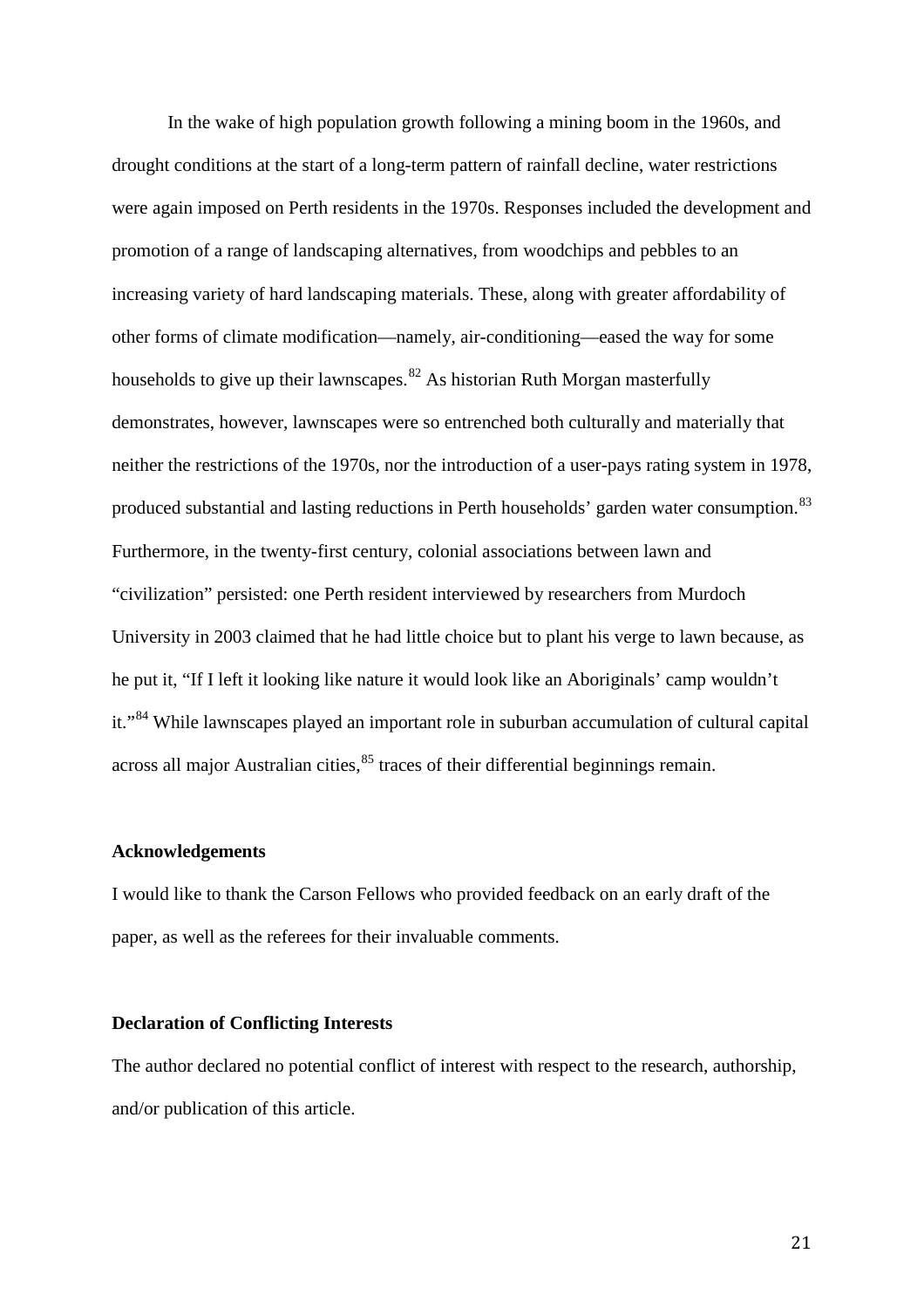# **Funding**

The author disclosed receipt of the following financial support for the research, authorship, and/or publication of this article: The CRC for Water-Sensitive Cities, and the Rachel Carson Center for Society and Environment, Ludwig-Maximilians-Universität, Munich.



State Library of Western Australia

Figure 1: Taking tea with guests in suburban Crawley, c.1925.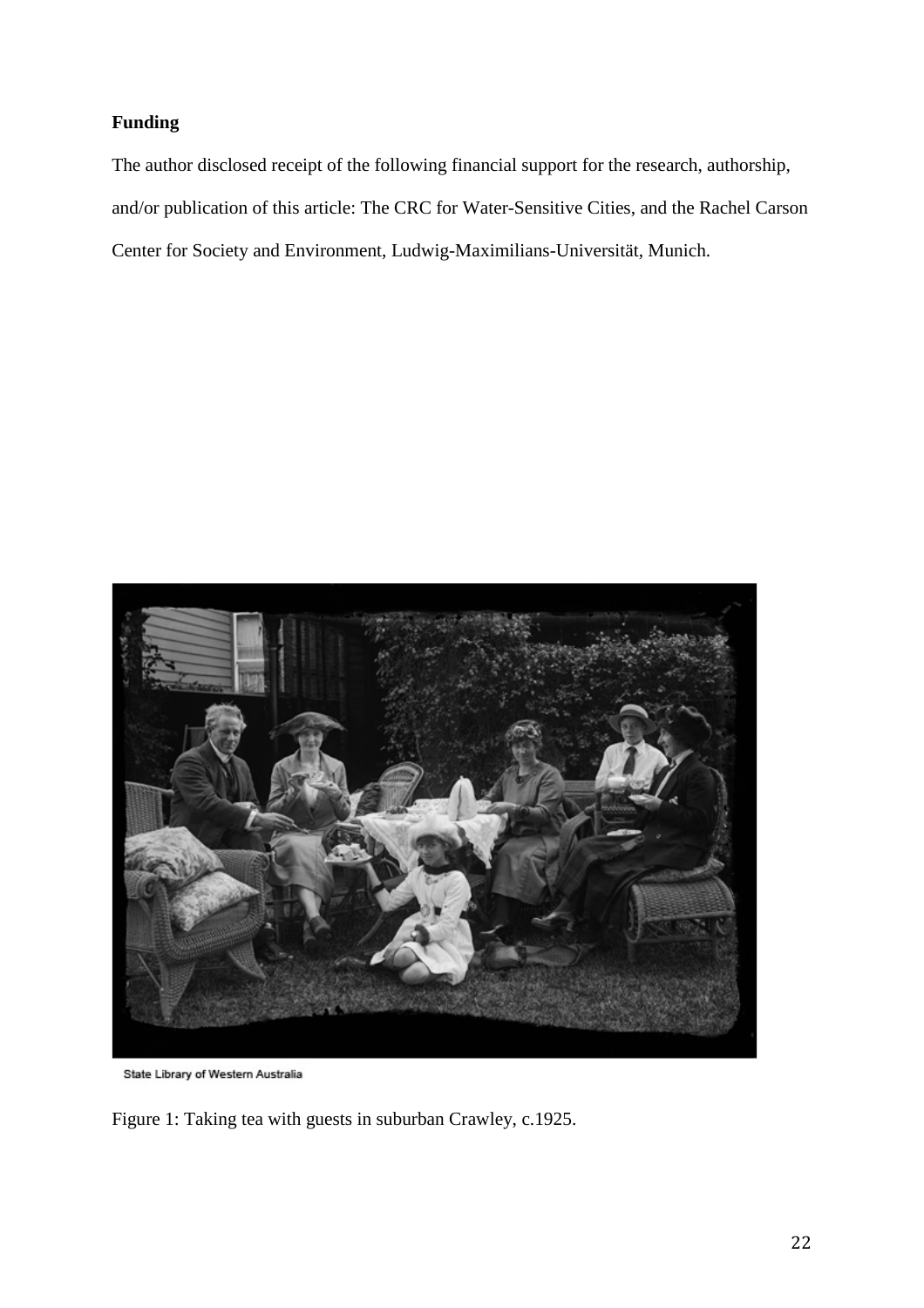T.F. Mackay, "Mackay Family and Guests in the Garden," c.1925. Photograph, 230258PD, State Library of Western Australia,

[https://encore.slwa.wa.gov.au/iii/encore/record/C\\_\\_Rb2475941.](https://encore.slwa.wa.gov.au/iii/encore/record/C__Rb2475941)

Courtesy of State Library of Western Australia.



State Library of Western Australia

Figure 2: Even a partially grassed yard provides an appropriate backdrop for this professional photograph of a woman with pets. The fan and clothing suggest summer, when the grass struggles to maintain its hold over the sand.

Illustrations Ltd., "Woman with Fan and her Cat Seated in the Garden," c.1900. Photograph, State Library of Western Australia,

[https://encore.slwa.wa.gov.au/iii/encore/record/C\\_\\_Rb1921457.](https://encore.slwa.wa.gov.au/iii/encore/record/C__Rb1921457)

Courtesy of State Library of Western Australia.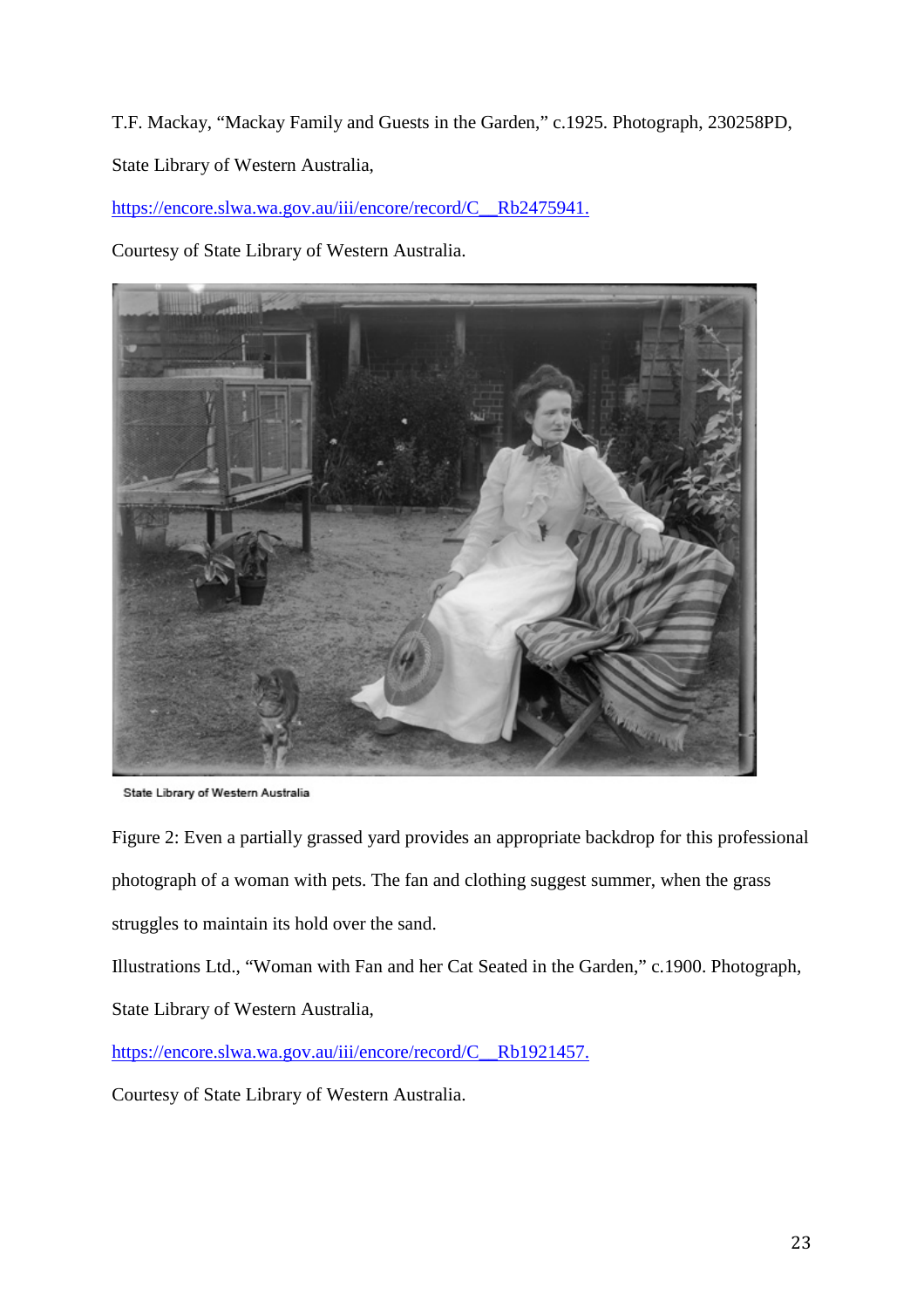

Figure 3: The triumphant hose.

E.L Mitchell, "George Hayman and Family in the Front Garden of their Home Chinti, 49 Clotilde Street, Mt Lawley," 1919. Photograph, BA533/151, State Library of Western Australia, [https://encore.slwa.wa.gov.au/iii/encore/record/C\\_\\_Rb1923309.](https://encore.slwa.wa.gov.au/iii/encore/record/C__Rb1923309) Courtesy of State Library of Western Australia.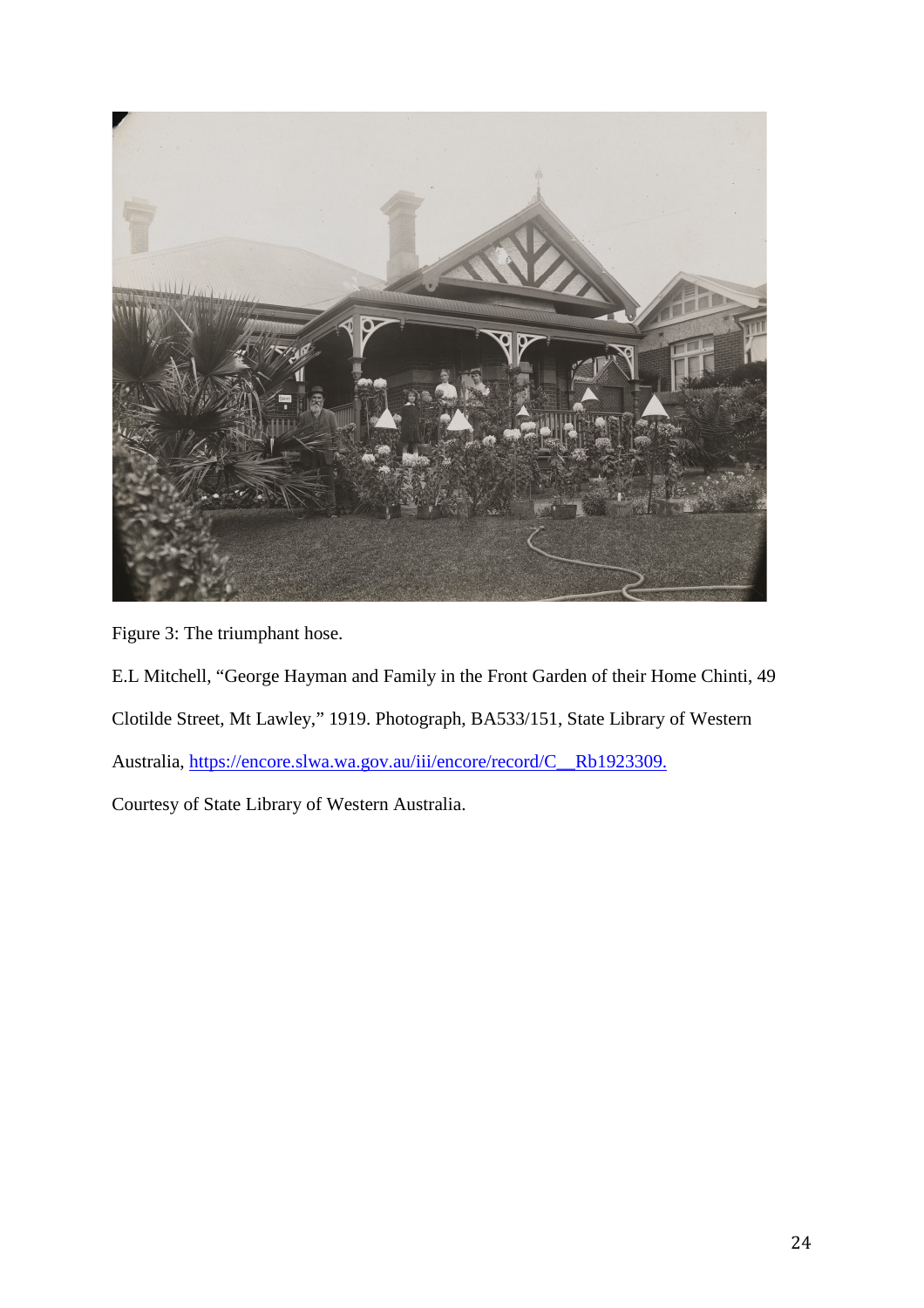#### **Notes**

- $1$  L. E. Askew and P. M. McGuirk, "Watering the Suburbs: Distinction, Conformity and the Suburban Garden," *Australian Geographer* 35, no. 1 (2004): 17.  $\overline{1}$
- <sup>2</sup> Monthly Climate Statistics, Perth Airport and Perth Regional Office, Bureau of Meterology,

[http://www.bom.gov.au/climate/averages/tables/cw\\_009021\\_All.shtml,](http://www.bom.gov.au/climate/averages/tables/cw_009021_All.shtml)

[http://www.bom.gov.au/climate/averages/tables/cw\\_009034.shtml,](http://www.bom.gov.au/climate/averages/tables/cw_009034.shtml)

accessed December 2, 2015.

<sup>3</sup> "Monthly Rainfall: Perth Metro", Bureau of Meteorology,

[http://www.bom.gov.au/jsp/ncc/cdio/weatherData/av?p\\_nccObsCode=139&p\\_display\\_type=](http://www.bom.gov.au/jsp/ncc/cdio/weatherData/av?p_nccObsCode=139&p_display_type=dataFile&p_startYear=&p_c=&p_stn_num=009225)

[dataFile&p\\_startYear=&p\\_c=&p\\_stn\\_num=009225,](http://www.bom.gov.au/jsp/ncc/cdio/weatherData/av?p_nccObsCode=139&p_display_type=dataFile&p_startYear=&p_c=&p_stn_num=009225) accessed 1 August, 2016.

<sup>4</sup> Tom Stannage, *The People of Perth* (Perth: Perth City Council, 1979) 240-1.

<sup>5</sup> "Streamflow Historical", Water Corporation, accessed August 1, 2016,

[http://www.watercorporation.com.au/water-supply-and-services/rainfall-and-](http://www.watercorporation.com.au/water-supply-and-services/rainfall-and-dams/streamflow/streamflowhistorical)

[dams/streamflow/streamflowhistorical.](http://www.watercorporation.com.au/water-supply-and-services/rainfall-and-dams/streamflow/streamflowhistorical)

<sup>6</sup> National Water Commission, *National Performance Report 2012–13: Urban Water Utilities* (Canberra: National Water Commission, 2014) 36-7.

<sup>7</sup> Water Corporation, *Source Development Plan 2005-2050: An Overview* (Leederville: Water Corporation, 2005), 3; J. Chong et al., *Review of Water Restrictions*: *Final Report for National Water Commission*, vol. 2, *Appendices* (Sydney: Institute for Sustainable Futures, University of Technology Sydney, 2009), 28.

<sup>8</sup> D. R. Williamson, "Statistics of Water Use," in *Proceedings of Seminar H2O - Domestic Extravagance* (Perth: University of Western Australia, 1975).

<sup>9</sup> These restrictions have subsequently been made permanent, along with a total winter sprinkler ban, declared in 2010.

<sup>10</sup> J. Chong et al., *Review of Water Restrictions*.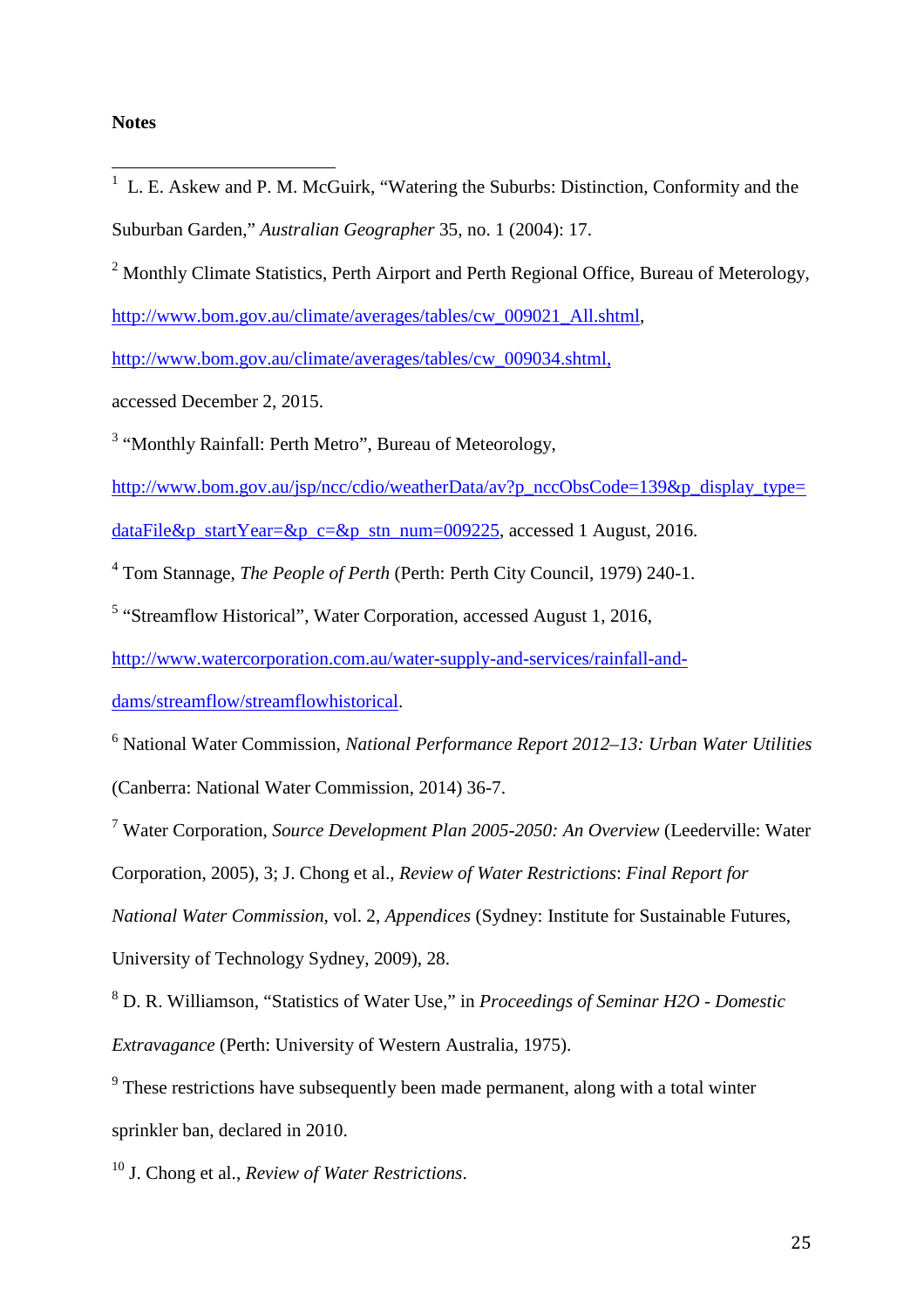$11$  "Desalination," Water Corporation, accessed June 2, 2015,  $\overline{1}$ 

<span id="page-25-0"></span>[http://www.watercorporation.com.au/water-supply-and-services/solutions-to-perths-water](http://www.watercorporation.com.au/water-supply-and-services/solutions-to-perths-water-supply/desalination)[supply/desalination.](http://www.watercorporation.com.au/water-supply-and-services/solutions-to-perths-water-supply/desalination)

<span id="page-25-1"></span><sup>12</sup> Katie Holmes, Susan K. Martin and Kylie Mirmohamadi, *Reading the Garden: The Settlement of Australia* (Melbourne: Melbourne University Publishing, 2008), 181-6; George Seddon, "The Garden as Paradise," *Australian Garden Histor*y 8 (1997): 8-12. Scholarly writing on lawn outside of the USA is rare, though there are substantial works oriented at a more popular readership that trace changing relationships between people and lawn in Britain and the Anglo world: Tom Fort, *The Grass is Greener: Our Love Affair with the Lawn* (London: Harper Collins, 2000); Peter Macinnis, *The Lawn: A Social History* (Millers Point: Pier 9, 2000).

<sup>13</sup> Kenneth Jackson, *Crabgrass Frontier: The Suburbanization of the United States* (New York: Oxford University Press, 1985), 54-60.

<sup>14</sup> Virginia Scott Jenkins, *The Lawn: A History of an American Obsession* (Washington D.C.: Smithsonian Institution Press, 1994).

<sup>15</sup> Theodore Steinberg, *American Green: The Obsessive Quest for the Perfect Lawn* (New York: W.W. Norton, 2006) 18-24.

<sup>16</sup> Michael Pollan, "Why Mow? The Case Against Lawns," *The New York Times Magazine*, May 28, 1989, accessed June 2, 2015, http://www.nytimes.com/1989/05/28/magazine/whymow-the-case-against-lawns.html.

<sup>17</sup> For example Andrew Jackson Downing, Frederick Law Olmstead, Frank J. Scott and others; see Robbins, *Lawn People*, 25-29; Pollan, "Why Mow?," 63-4; Jenkins, *Lawn*, 9-62. <sup>18</sup> For a recent example, see the account of proceedings at a special session of the 2007 International Water History Association conference, at T. S. Katko, P. S. Juuti, J. Tempelhoff, "Water and the City," *Environment and History* 16 (2010): 213-234.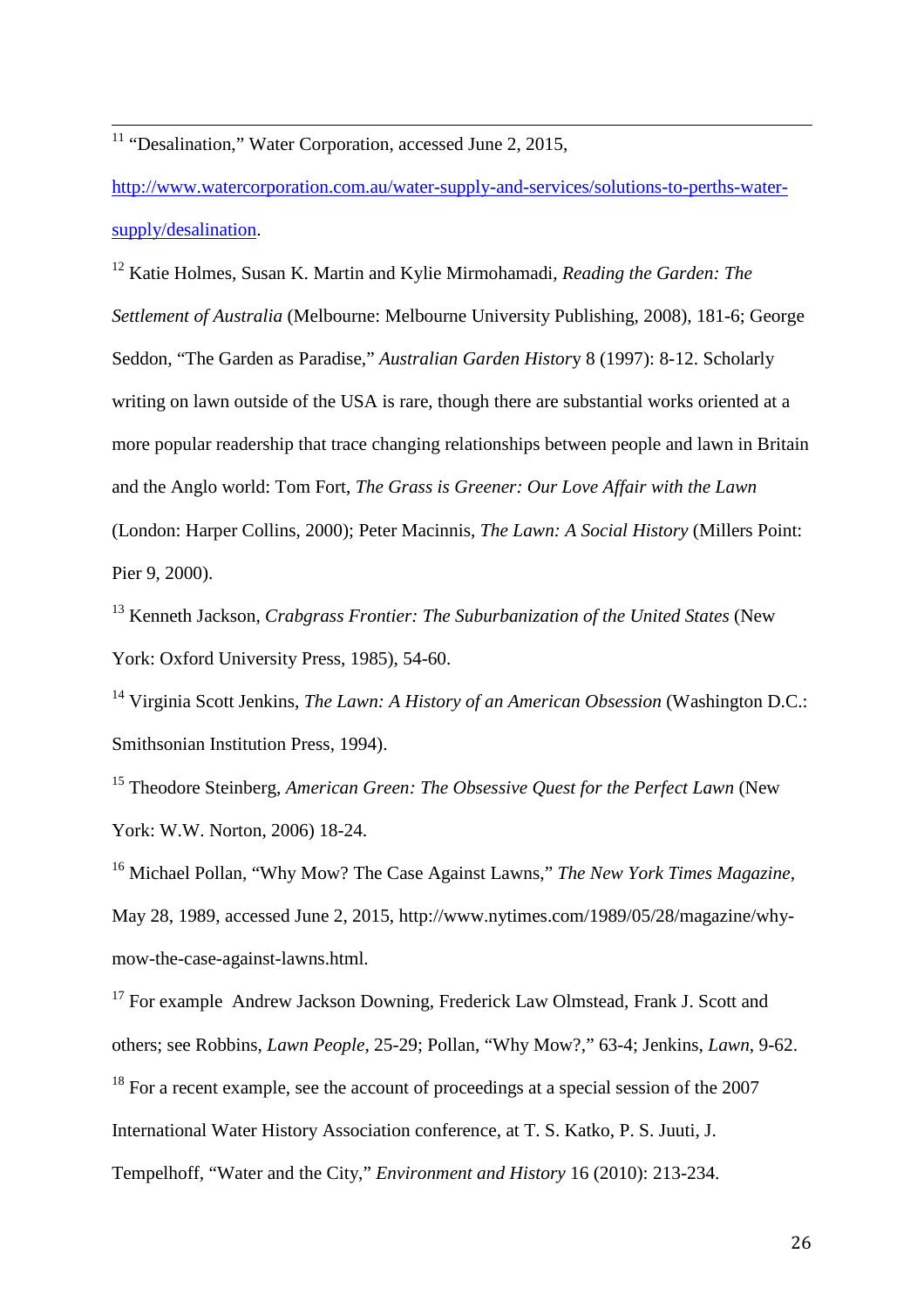<sup>19</sup> See for example Erik Swyngedouw, *Social Power and the Urbanisation of Water: Flows of Power* (Oxford: Oxford University Press, 2004); Matthew Gandy, *The Fabric of Space: Water, Modernity and the Urban Imagination* (Cambridge, Mass.: The MIT Press, 2014); Maria Kaïka, *City of Flows: Modernity, Nature and the City* (London: Routledge, 2005). <sup>20</sup> Kaïka, *City of Flows*, 4.  $\overline{1}$ 

<sup>21</sup> Discussed further in Andrea Gaynor, *Harvest of the Suburbs: An Environmental History of Growing Food in Australian Cities 1880-2000* (Crawley: University of Western Australia Press, 2006).

<span id="page-26-0"></span><sup>22</sup> David Hamer, *New Towns in the New World: Images and Perceptions of the Nineteenth-Century Urban Frontier* (New York: Columbia University Press, 1990), 206-219.

<span id="page-26-1"></span><sup>23</sup> Hamer, *New Towns in the New World*, 191-3.

<span id="page-26-2"></span><sup>24</sup> Hamer, *New Towns in the New World*, 37.

<sup>25</sup> Holmes, Martin, and Mirmohamadi, *Reading the Garden*; Graeme Davison, *The Rise and Fall of Marvellous Melbourne*, 2nd ed. (Melbourne: Melbourne University Press, 2004), 175- 6; Askew and McGurk, "Watering the Suburbs"; Jenkins, *The Lawn*; Steinberg *American Green*; Robbins, *Lawn People*.

<sup>26</sup> At the 1911 census, 25 per cent of the population of Perth and suburbs were born outside Australia, the vast majority in England, Scotland and Ireland: *Census of the Commonwealth of Australia taken for the night between the 2nd and 3rd April, 1911*, (Melbourne:

Commonwealth Bureau of Census and Statistics, 1914-1917), vol. 2, 271, 421. Many had also arrived from Melbourne, where temperatures are lower and rainfall is quite evenly distributed throughout the year.

<sup>27</sup> Len Collard, "The Cosmology: The Creator of the Trilogy Waakal or Nyungar Rainbow Serpent," in *Water: Histories, Cultures, Ecologies*, ed. M. Leybourne and A. Gaynor (Crawley: UWA Press, 2006), 121-130.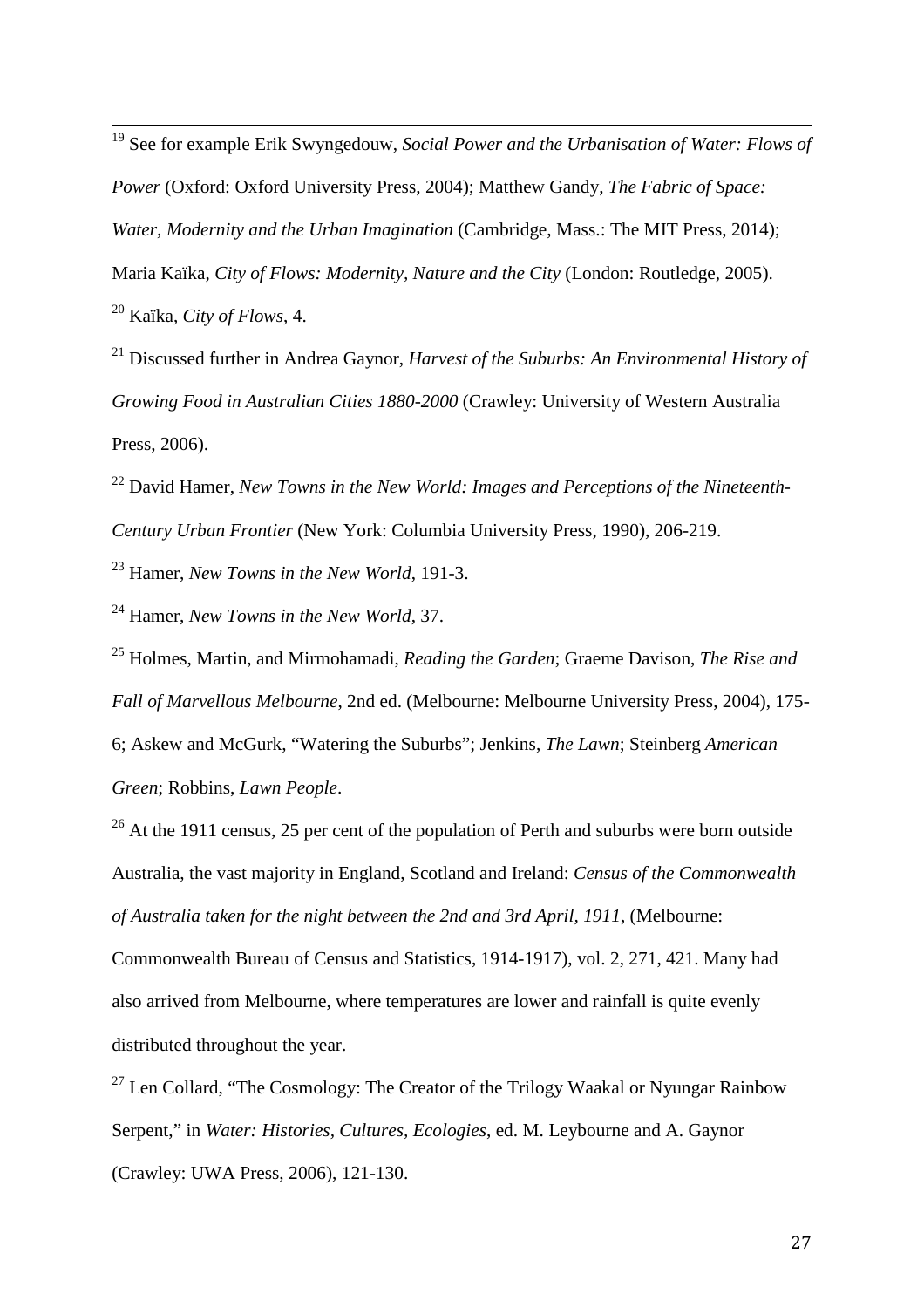<span id="page-27-5"></span><sup>28</sup> Reginald Appleyard and Toby Mandford, *The Beginning: European Discovery and Early Settlement of Swan River, Western Australia* (Nedlands: University of Western Australia Press for the Education Committee of the 150th Anniversary Celebrations, 1979), 149. <sup>29</sup> Samuel Taylor, "Swan River," *Colonial Times*, 12 February, 1830, 4.  $\overline{1}$ 

<span id="page-27-6"></span>Perth was established as a separate administrative capital because Fremantle could not be readily defended, nor was there fertile farming land in its sandy hinterland; the latter requirement saw a third settlement established at Guildford, upstream from Perth on the Swan River, as the gateway to agricultural country: Geoffrey Bolton, "Perth, A Foundling City," in *The Origins of Australia's Capital Cities,* ed. Pamela Statham (Melbourne: Cambridge University Press, 1989), 142-3.

<sup>30</sup> Jacques, "Sketch of Swan River and King George's Sound," *South Australian Register*, December 30, 1848, 4.

<sup>31</sup> "A trip to the Murchison goldfield – No.VII," *Adelaide Observer*, March 9, 1895, 41.

<span id="page-27-0"></span><sup>32</sup> "City Council," *West Australian*, December 7, 1880, 2; "Annual Meeting of Ratepayers," *West Australian*, November 18, 1881, 3; James Walters, "Street Watering: To the Editor," *West Australian*, April 4, 1896, 3.

<span id="page-27-1"></span> $33$  S. J. Hunt, and G. Bolton, "Cleansing the Dunghill: Water Supply and sanitation in Perth 1878-1912," *Studies in Western Australian History* 2 (1978): 1-17

<sup>34</sup> *Waterworks Act 1889* (WA) s.19 and 20.

<sup>35</sup> "Water for Other Than Domestic Purposes," *West Australian,* December 12, 1893, 2-3.

<span id="page-27-2"></span><sup>36</sup> "Watering the Government Gardens," *Daily News*, January 17, 1893, 2.

 $37$  Ibid

<span id="page-27-3"></span> $38$  Ibid.

<span id="page-27-4"></span><sup>39</sup> Francis Bacon, "Of Gardens," in *The Essays* (c.1625; eBooks@Adelaide, 2014), https://ebooks.adelaide.edu.au/b/bacon/francis/b12e/essay46.html.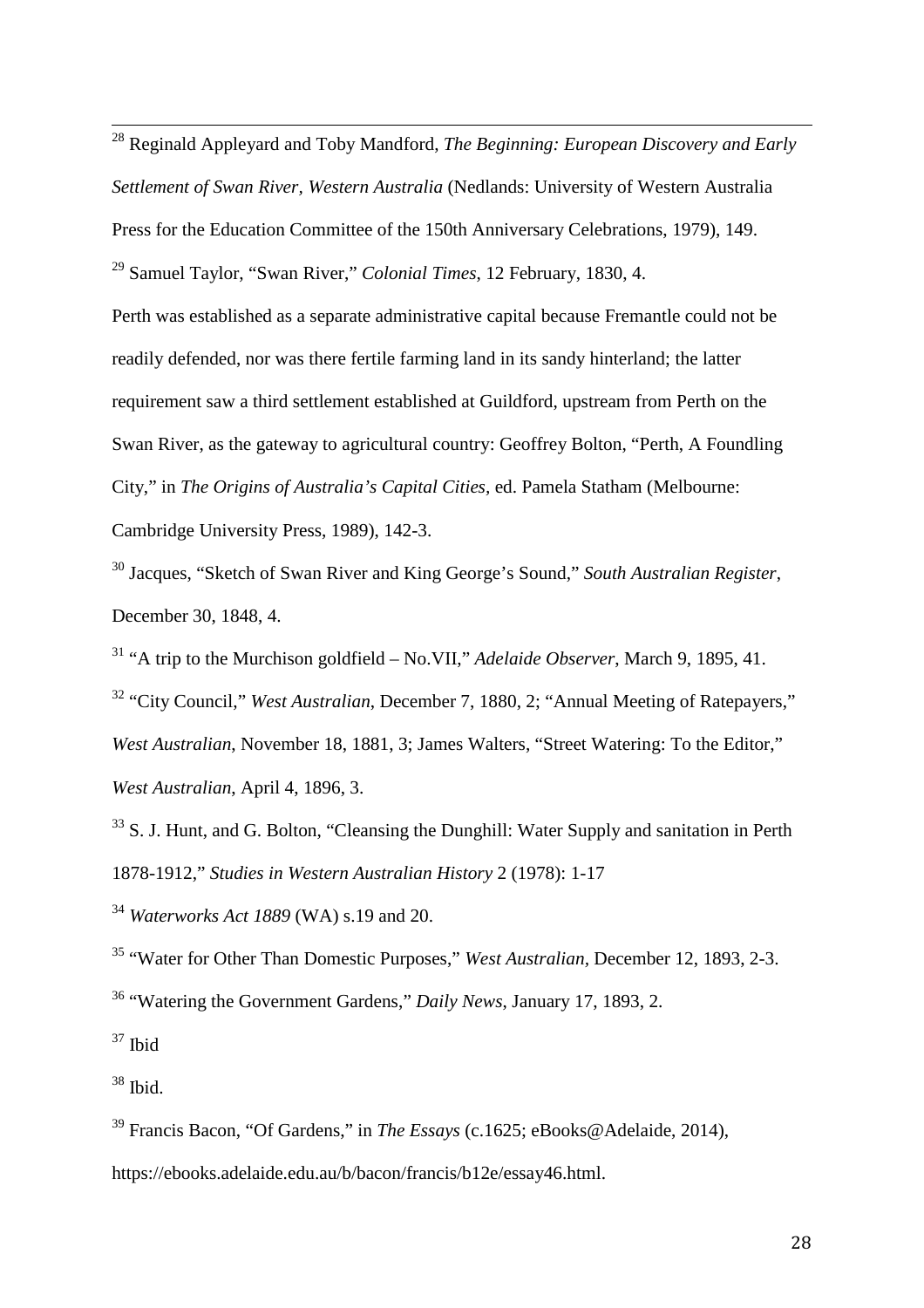Robbins, *Lawn People*, 21.  $\overline{1}$ 

Jenkins, *The Lawn,* 13-33.

 E. Gregory McPherson and Renee A. Haip, "Emerging Desert landscape in Tucson," in *A Sense of the American West: An Anthology of Environmental History*, ed. James Earl Sherow (Albuquerque: University of New Mexico Press*,* 1998), 118-9.

"The Shrubbery and Flower Garden," *Western Mail*, July 3, 1886, 29.

Ibid.

 Lionel Frost, *Australian Cities in Comparative View* (Melbourne: McPhee Gribble, 1990), 54.

Davison, *Rise and Fall of Marvellous Melbourne*, 145.

"The Water Supply," *Daily News*, January 14, 1897, 4.

<span id="page-28-0"></span>"The Water Supply Question," *West Australian*, January 14, 1897, 5.

"Perth Water Supply," *Western Mail*, October 22, 1897, 8.

<span id="page-28-1"></span> "Perth Parks and Gardens: A Visitor's Impressions," *West Australian*, November 24, 1898, 5.

<span id="page-28-2"></span>Hamer, *New Towns in the New World*, 189.

"Our Parks and Gardens," *West Australian*, January 14, 1899, 11.

<span id="page-28-3"></span>See for example *West Australian*, May 4, 1900, 8; *West Australian*, June 11, 1902, 8.

 See for example J. Maddocks (of Rossiter and Co. of Hay St in Perth), *Western Mail*, January 12, 1901, 9.

<span id="page-28-4"></span> See for example "Sale of Suburban Property," *Daily News*, May 26, 1905, 6; *West Australian*, June 16, 1905, 3.

<sup>&</sup>lt;sup>56</sup> Fred Schroeder notes that these were significant uses of front yards in southern states of the USA prior to the widespread availability of airconditioning: Fred E.H. Schroeder, *Front Yard*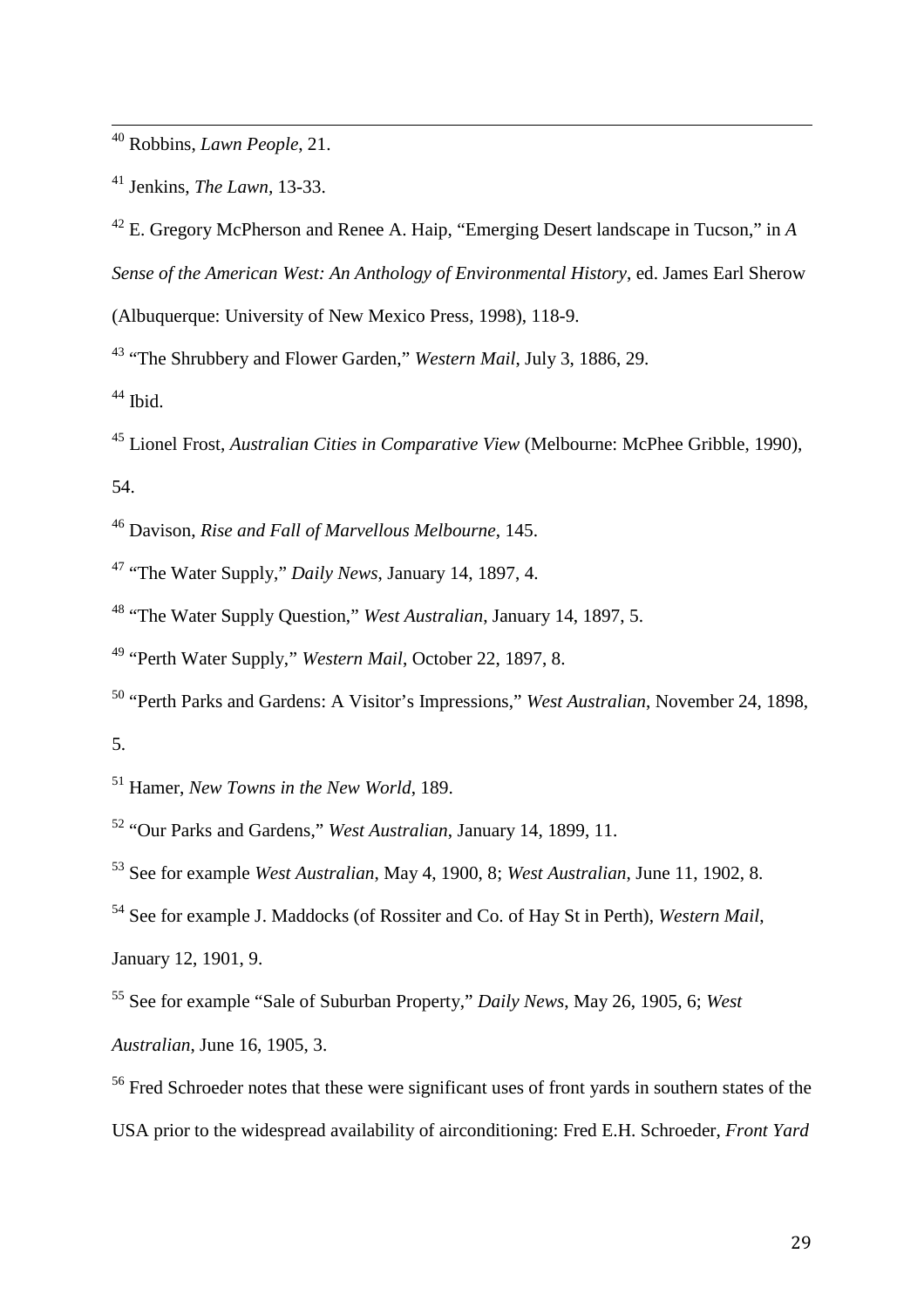<span id="page-29-1"></span>*America: The Evolution and Meanings of a Vernacular Domestic Landscape* (Bowling Green OH: Bowling Green State University Popular Press, 1993), 134-6. j

<sup>57</sup> For one exception see Deborah Buller Murphy, *The Australian Household Guide* (Perth: E.S. Wigg, 1916), 185.

<span id="page-29-2"></span><sup>58</sup> Cornstalk, "Lawn Making, Hints To Gardeners," *Western Mail*, December 8, 1906, 13.

<span id="page-29-3"></span><sup>59</sup> Walter Brockway, "Baby in the Garden of the Brockway Family Home 'Sandhurst',

Claremont," photograph, 1904, State Library of Western Australia,

[https://encore.slwa.wa.gov.au/iii/encore/record/C\\_\\_Rb3878243.](https://encore.slwa.wa.gov.au/iii/encore/record/C__Rb3878243) Contrast this photograph

with another taken around the same time of a house with a front yard comprising only sand,

in which a woman stands holding a baby not in the yard but on the verandah: Edward

Stephen Hart, "Home of Edward Stephen Hart, York St Subiaco," photograph, c.1905, State

Library of Western Australia,

[https://encore.slwa.wa.gov.au/iii/encore/record/C\\_\\_Rb3793134.](https://encore.slwa.wa.gov.au/iii/encore/record/C__Rb3793134)

<sup>60</sup> See also for example T.F. Mackay, "Mackay Family Having Lunch in the Garden"

photograph, c.1925, State Library of Western Australia,

[https://encore.slwa.wa.gov.au/iii/encore/record/C\\_\\_Rb2477649;](https://encore.slwa.wa.gov.au/iii/encore/record/C__Rb2477649) "The Tea Party in the

Garden', photograph, c.1905, State Library of Western Australia,

[https://encore.slwa.wa.gov.au/iii/encore/record/C\\_\\_Rb1990964.](https://encore.slwa.wa.gov.au/iii/encore/record/C__Rb1990964)

<sup>61</sup> See also for example T.F. Mackay, "Hammock in the Garden," photograph, c.1925, State

Library of Western Australia,

[https://encore.slwa.wa.gov.au/iii/encore/record/C\\_\\_Rb1990964.](https://encore.slwa.wa.gov.au/iii/encore/record/C__Rb1990964)

Illustrations Ltd., "A Woman Reads a Book in the Garden', photograph, c.1910s, State

<span id="page-29-0"></span>Library of Western Australia,

[https://encore.slwa.wa.gov.au/iii/encore/record/C\\_\\_Rb1921470.](https://encore.slwa.wa.gov.au/iii/encore/record/C__Rb1921470)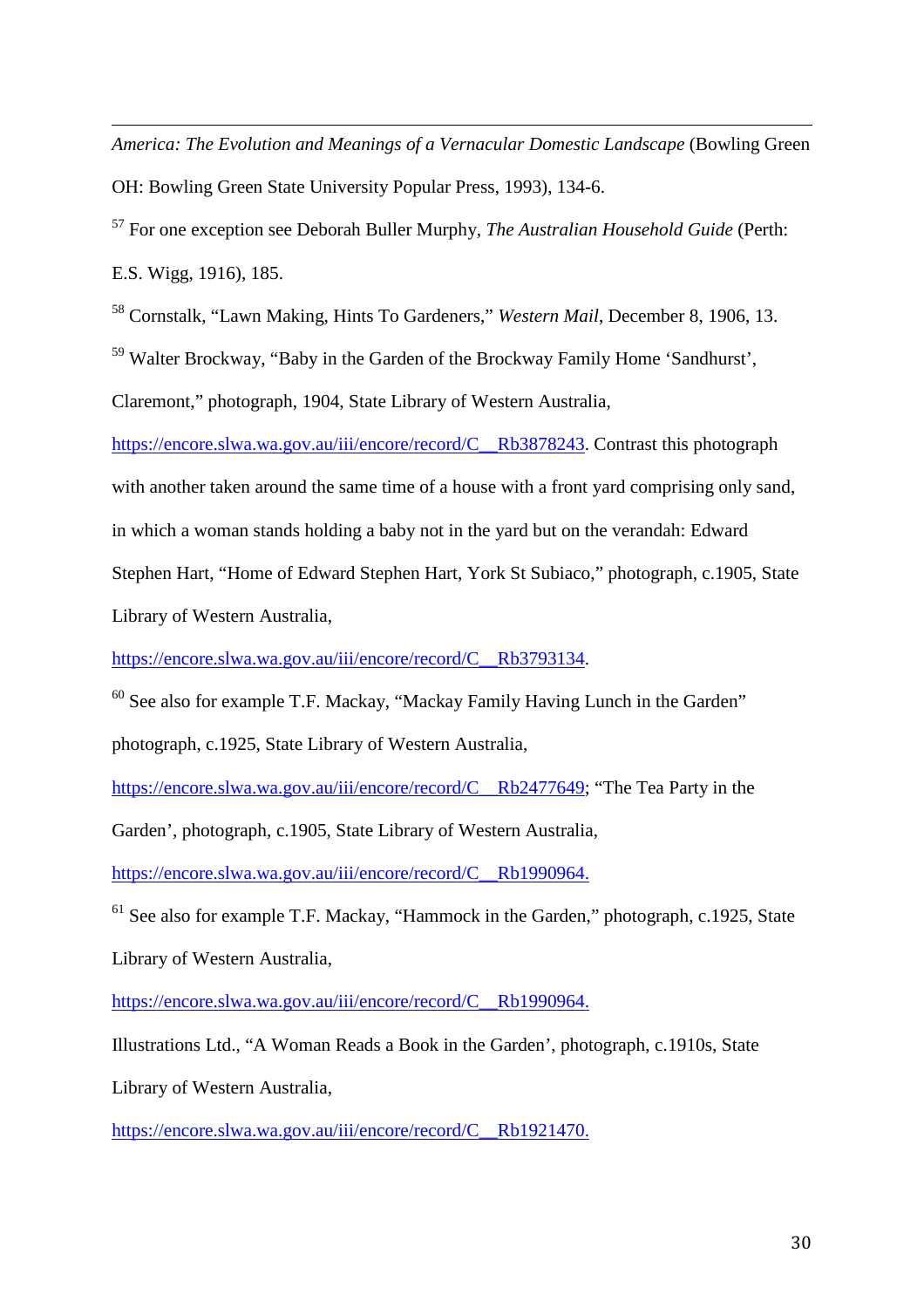<sup>62</sup> See for example "Police Courts," *West Australian*, March 16, 1906, 3; "Police Courts," *West Australian*, January 22, 1903, 2; "News and Notes," *West Australian*, June 11, 1907, 4. Prosecutions were not uncommon, but many were dismissed due to lack of sufficient evidence.  $\overline{\phantom{a}}$ 

<sup>63</sup> *Western Australian Parliamentary Debates (WAPD)*, December 22, 1905, 904.

<sup>64</sup> *WAPD*, August 21, 1907, 971.

<sup>65</sup> *WAPD*, August 21, 1907, 962.

<span id="page-30-1"></span><span id="page-30-0"></span><sup>66</sup> C.H. Braddock, "Street Watering: To the Editor," *West Australian,* December 9, 1908, 5; see also Ratepayer, "Street Watering: To the Editor," *West Australian,* December 18, 1908, 3. <sup>67</sup> Aye Aye, "The Dust Nuisance: To the Editor," *West Australian,* November 4, 1922, 10. <sup>68</sup> Deborah Buller Murphy, *The Australian Household Guide* (Perth: E.S. Wigg, 1916). Buller Murphy was the daughter of Surveyor General F.S. Drake-Brockman and his wife Grace Bussell; both from long-established, elite Western Australian families. She married Sir Winthrop Hackett, Member of the Legislative Council and editor of the *West Australian Newspaper*. She was twice widowed before marrying barrister Basil Buller Murphy.

<span id="page-30-3"></span><span id="page-30-2"></span><sup>69</sup> Buller Murphy, *Australian Household Guide*, 191.

<sup>70</sup> *WAPD*, November 20, 1921, 2008.

<sup>71</sup> *WAPD*, December 12, 1922, 2161.

<sup>72</sup> Carl Abbott, *How Cities Won the West: Four Centuries of Urban Change in Western North America* (Albuquerque: University of New Mexico Press, 2010), 123.

<sup>73</sup> *WAPD*, December 12, 1922, 2161.

<sup>74</sup> Ibid*.*

<sup>75</sup> See for example "Joseph Montagu Nicholas Watering the Garden at 50 Leonard Street, Victoria Park," photograph, 1914, State Library of Western Australia,

[https://encore.slwa.wa.gov.au/iii/encore/record/C\\_\\_Rb2786260.](https://encore.slwa.wa.gov.au/iii/encore/record/C__Rb2786260)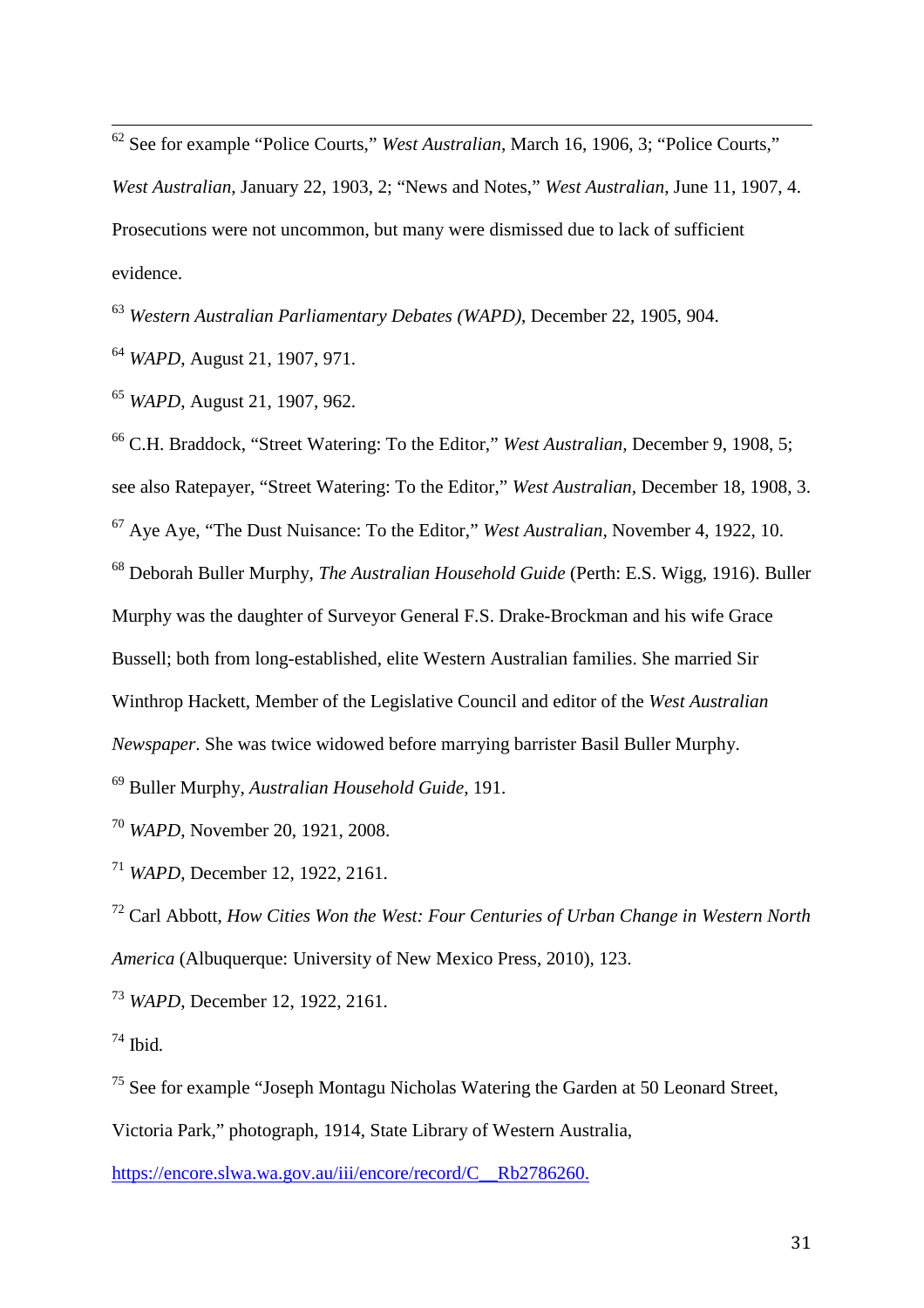<sup>76</sup> "Business announcements," *West Australian,* September 29, 1903, 5. 1

<sup>77</sup> *Daily News*, October 7, 1902, 1.

<sup>78</sup> "The Marsh Patent Sprinkler," *Western Mail*, June 5, 1914, 9, 31.

<sup>79</sup> "The 'Boomerang' Lawn Sprinkler," *Daily News*, December 8, 1915, 9.

<sup>80</sup> Leslie H. Burnning, *The 19th Edition Australian Gardener: A Complete and Practical Guide to the Growing of Flowers and Vegetables by the Home Gardener* (Melbourne: F.H. Brunning, 1920), 153.

<sup>81</sup> Leslie H. Brunning, *The Australian Gardener 30th Edition: A Complete and Practical Guide Dealing with the Growing of Fruit, Flowers and Vegetables* (Melbourne: Robertson & Mullens, 1949), 98.

<sup>82</sup> Metropolitan Water Authority, *Domestic Water Use in Perth, Western Australia*,

(Leederville: Metropolitan Water Centre, 1985) 65; Schroeder similarly notes the way in which the widespread availability of air conditioning killed front yard culture in the southern USA: Schroeder, *Front Yard America*, 136.

<sup>83</sup> Ruth Morgan, *Running Out? Water in Western Australia* (Perth: UWA Publishing, 2015), 120-122, 178-9.

<span id="page-31-0"></span><sup>84</sup> Tim Kurz, Kgaie Donaghue, Mark Rapley and Iain Walker, "The Ways That People Talk About Natural Resources: Discursive Strategies as Barriers to Environmentally Sustainable Practices," *British Journal of Social Psychology* 44 (2005): 609.

<sup>85</sup> Askew and McGurk, "Watering the Suburbs".

# **Author Biography**

Andrea Gaynor is an associate professor at The University of Western Australia. Primarily an environmental historian, she is currently working on water histories of Australian cities, an environmental history of the mallee lands of southern Australia, and nature and modernity in